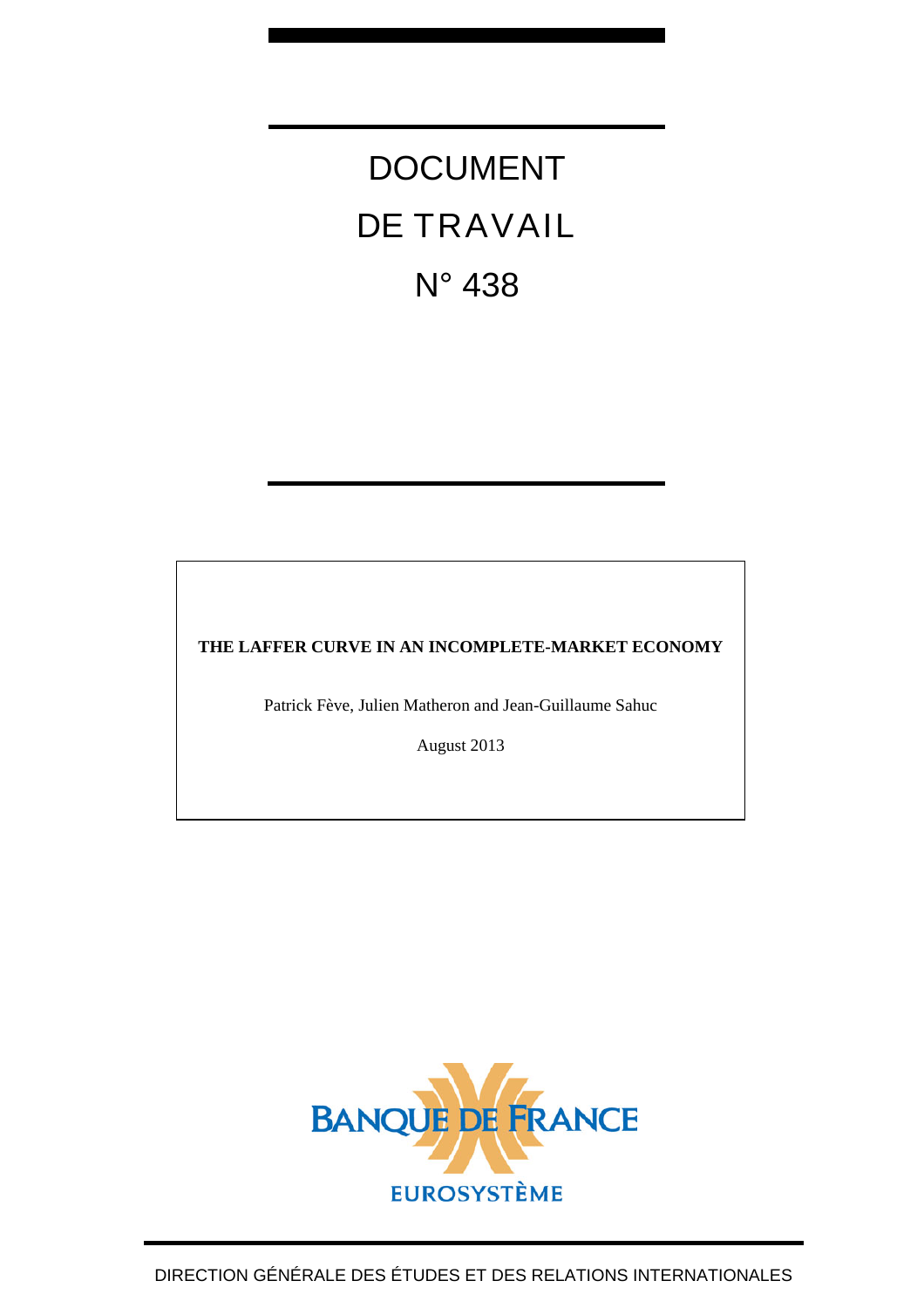# DIRECTION GÉNÉRALE DES ÉTUDES ET DES RELATIONS INTERNATIONALES

#### **THE LAFFER CURVE IN AN INCOMPLETE-MARKET ECONOMY**

Patrick Fève, Julien Matheron and Jean-Guillaume Sahuc

August 2013

Les Documents de travail reflètent les idées personnelles de leurs auteurs et n'expriment pas nécessairement la position de la Banque de France. Ce document est disponible sur le site internet de la Banque de France « [www.banque-france.fr](http://www.banque-france.fr/) ».

Working Papers reflect the opinions of the authors and do not necessarily express the views of the Banque de France. This document is available on the Banque de France Website "[www.banque-france.fr](http://www.banque-france.fr/)".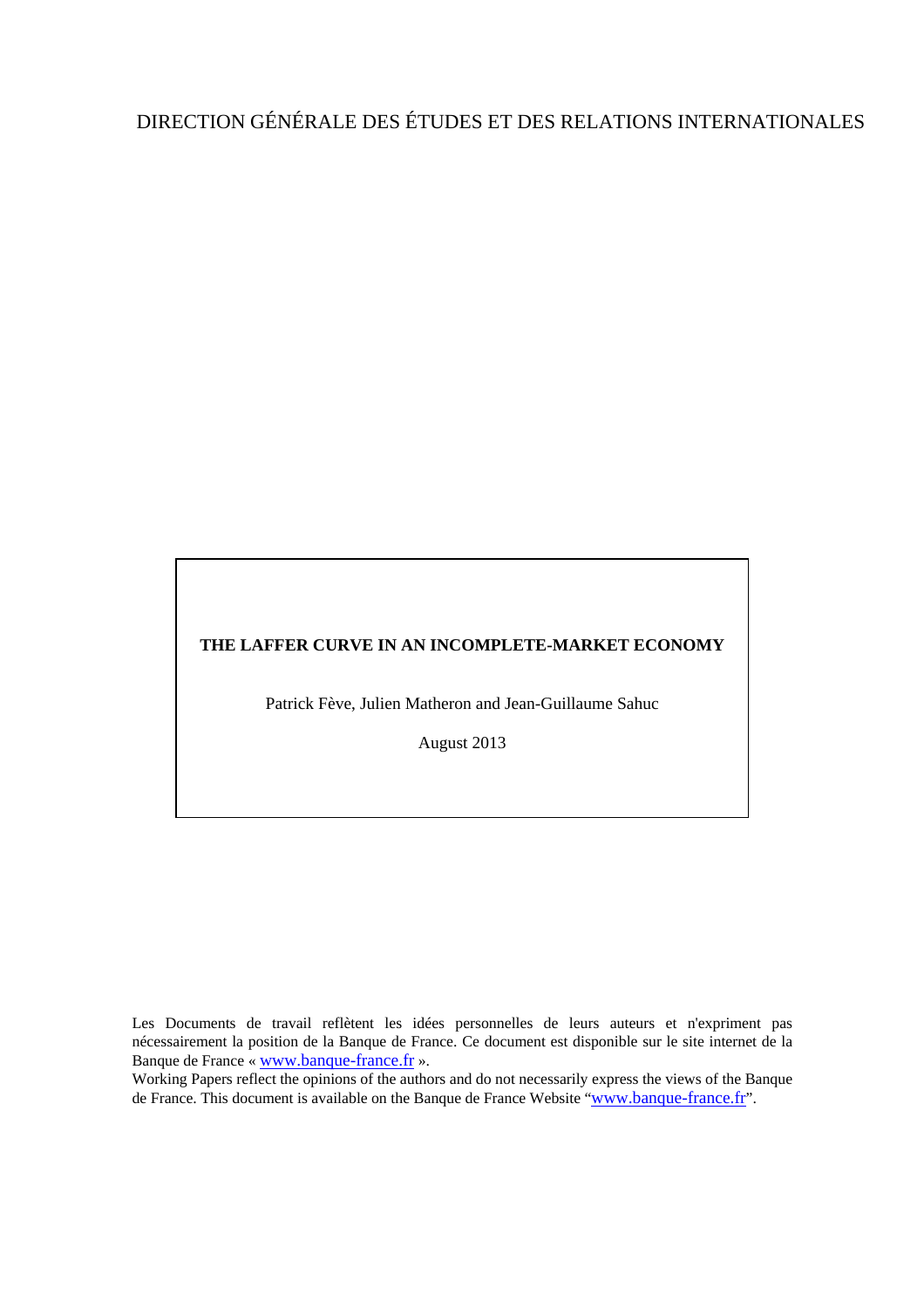### **THE LAFFER CURVE IN AN INCOMPLETE-MARKET ECONOMY**

PATRICK FEVE, JULIEN MATHERON, AND JEAN-GUILLAUME SAHUC `

*Date*: August 2, 2013.

P. Fève, Toulouse School of Economics, patrick.feve@univ-tlse1.fr.

J. Matheron, Banque de France, julien.matheron@banque-france.fr.

J.-G. Sahuc, Banque de France, jean-guillaume.sahuc@banque-france.fr.

We would like to thank F. Alvarez, C. Cahn, J.-C. Conessa, R. Crino, M. Doepke, C. Hellwig, S. Kankanamge, D. Krueger, E. McGrattan, E. Mendoza, K. Moran, G. Moscarini, B. Neiman, X. Ragot, T. Sargent, H. Ulhig, and particpants in several conferences for useful comments and suggestions. The views expressed herein are those of the authors and should under no circumstances be interpreted as reflecting those of the Banque de France.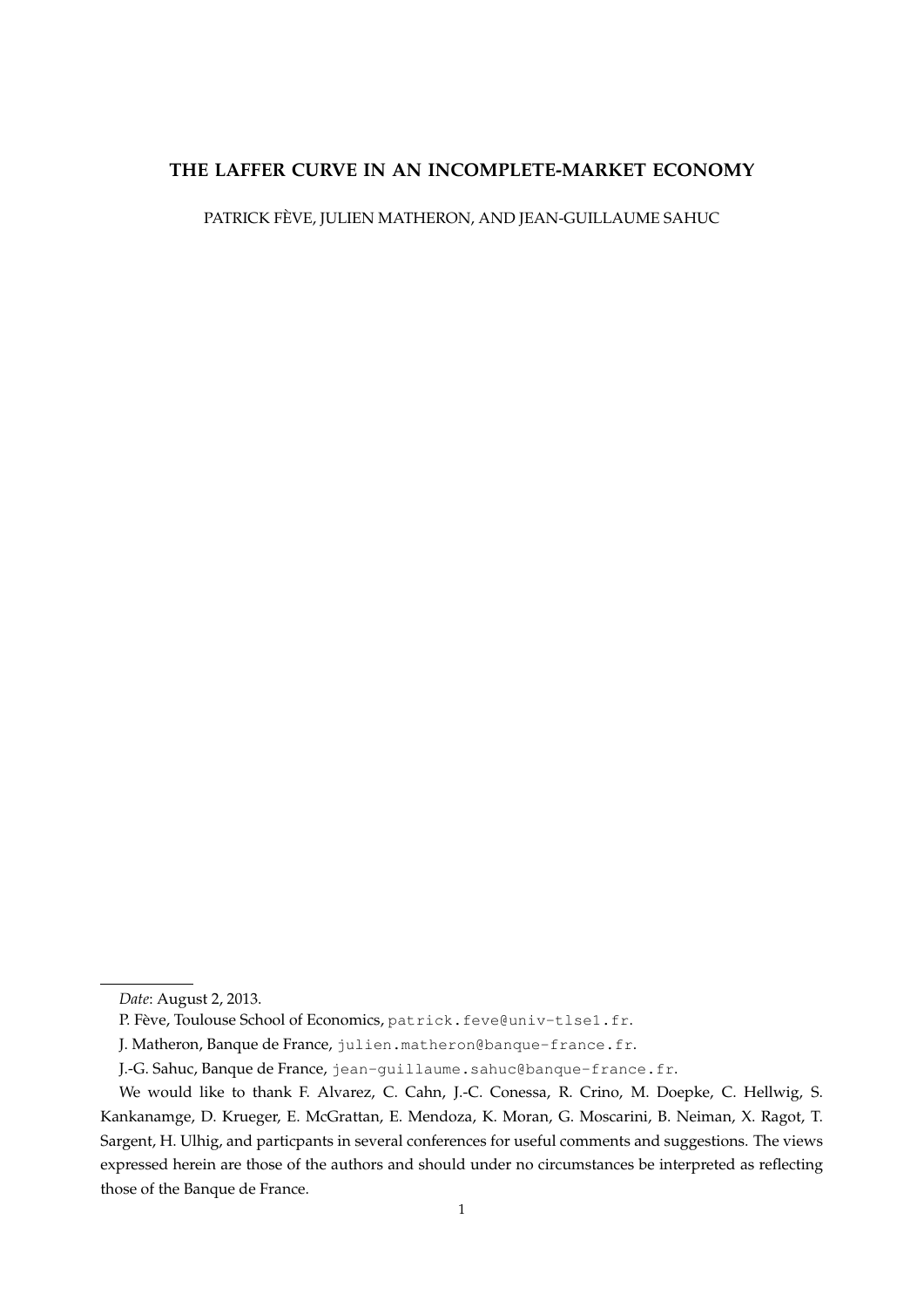ABSTRACT: This paper investigates the characteristics of the Laffer curve in a neoclassical growth model of the US economy with incomplete markets and heterogeneous agents. The shape of the Laffer curve changes depending on which of transfers or government debt are varied to balance the government budget constraint. While the Laffer curve has the traditional shape when transfers vary, it looks like a horizontal *S* when debt varies. In this case, fiscal revenues can be associated with up to three different levels of taxation. This finding occurs because the tax rates change non-monotonically with public debt when markets are incomplete.

KEYWORDS: Laffer Curve, Incomplete Markets, Labor Supply, Precautionary Savings, Public Debt.

JEL CLASS.: E0, E60

RÉSUMÉ: Cet article étudie les caractéristiques de la courbe de Laffer dans un modèle de croissance néoclassique de l'économie américaine avec marchés incomplets et agents hétérogènes. La forme de la courbe de Laffer est affectée selon que les transferts ou la dette publique sont ajustés pour équilibrer la contrainte budgétaire du gouvernement a mesure que les taxes varient. Alors que l'on retrouve une forme traditionnelle de la ` courbe de Laffer lorsque les transferts varient, cette dernière ressemble à un S horizontal lorsque la dette est ajustée. Dans ce cas, les recettes fiscales peuvent tre associées jusqu'à trois niveaux différents de taxation. Ce résultat dérive de la relation non monotone entre taux d'imposition et dette publique en marchés incomplets.

MOTS-CLÉS: Courbe de Laffer, Marchés incomplets, Offre de travail, Epargne de précaution, Dette publique.

CLASSIFICATION JEL: E0, E60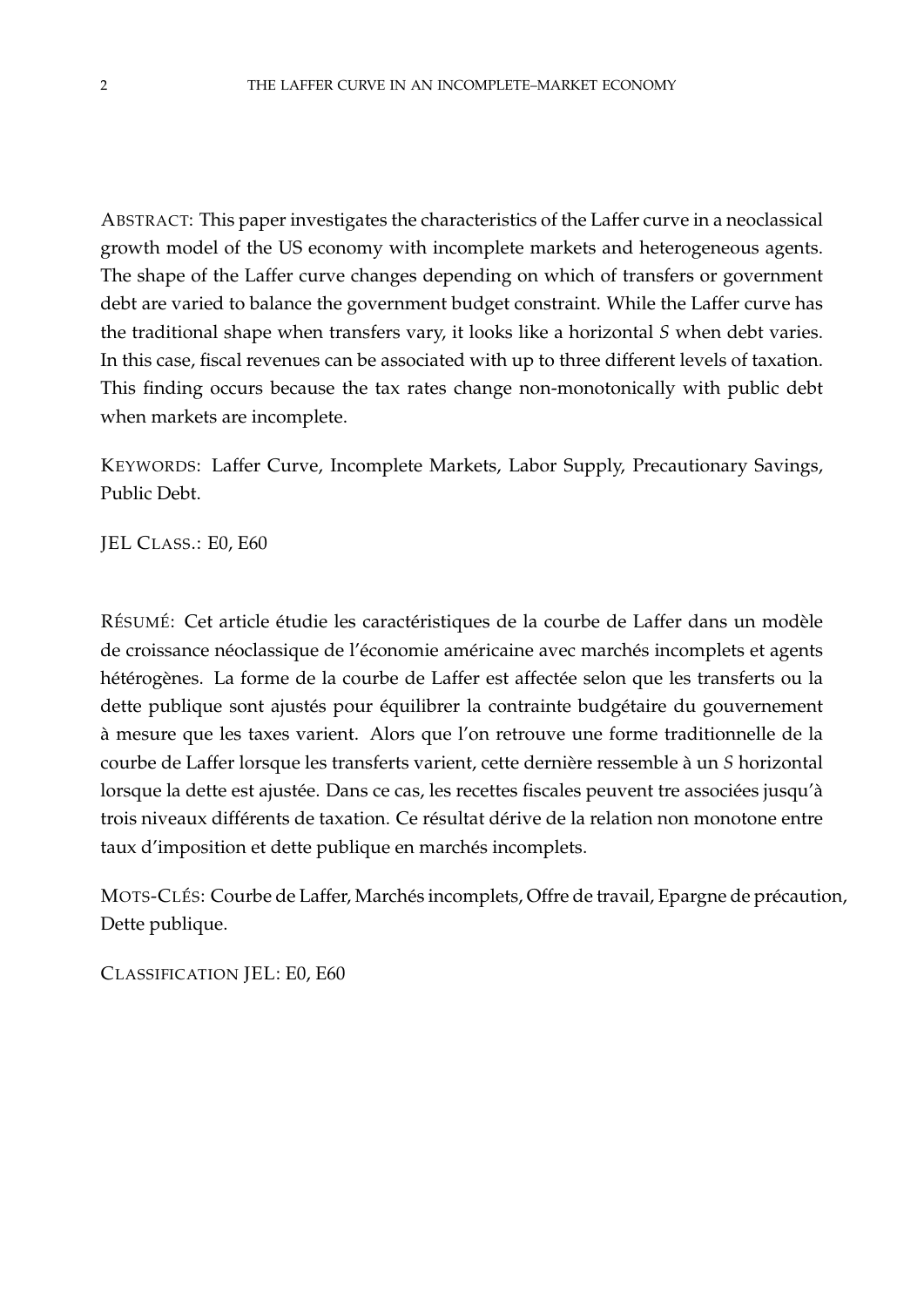The Laffer curve, i.e. the inverted-*U*-shaped relation between fiscal revenues and tax rates, has often been a key motivation for fiscal reforms. The best known example was the Economic Recovery Tax Act of 1981. Driven by the belief that the US were lying on the prohibitive part of the Laffer curve, the Reagan administration engineered a major tax cut, expected to be self-financed. While the actual location of the US along the Laffer curve subsequently raised controversies<sup>[1](#page-4-0)</sup>, the Laffer curve concept has figured prominently in policy debates ever since. Against the current backdrop of fiscal consolidation, it has become even more relevant.

In this paper, we study issues related to the shape of the Laffer curve in the context of a neoclassical growth model with incomplete markets and heterogeneous, liquidityconstrained agents (IM for short in the remainder). There are at least two reasons why the shape of this curve might change in such an environment. First, because of market incompleteness and liquidity constraints, agents self-insure by accumulating more assets [\(Aiyagari,](#page-28-0) [1994\)](#page-28-0) and supplying more labor [\(Pijoan-Mas,](#page-28-1) [2006\)](#page-28-1) than in a complete-market (CM) setup. As a consequence, the fiscal bases prove to be less tax-elastic than in a CM context, thus pushing potentially the top of the Laffer curve farther to the right. Second, and more importantly, the after-tax interest rate's response to tax changes will not a priori be invariant to which of public debt or transfers are varied to balance the government budget constraint as taxes are varied, as opposed to a CM setup in which the after-tax interest rate would be invariant to debt and transfers. This is so because public debt and transfers offer different partial insurance to households, thus altering in different manners their incentive to self-insure. In such a setup, we argue, there is no sense in which one can define a Laffer curve irrespective of which variable is chosen to balance the government budget constraint.

To address this issue, we introduce the concept of *conditional Laffer curves*. Holding public debt constant, we let transfers vary over a predetermined range and adjust one of the different tax rates considered in the analysis to balance the government budget constraint. This yields a relation linking fiscal revenues to the tax rate conditional on transfers. Holding transfers constant and varying debt, we can define similarly a Laffer curve conditional on public debt. As we show, in a CM setup, the two conditional Laffer curves coincide exactly, which is the mere reflection of the irrelevance of public debt and transfers for the equilibrium allocation and price system.<sup>[2](#page-4-1)</sup> In an IM setup, however, the picture changes radically.

<span id="page-4-0"></span><sup>&</sup>lt;sup>1</sup>See e.g. [Feldstein](#page-28-2) [\(1986\)](#page-28-2) for a skeptical view summarizing much of the debate around the Laffer curve at that time. See also [Blinder](#page-28-3) [\(1981\)](#page-28-3).

<span id="page-4-1"></span> $^{2}$ In other words, given a change in distortionary taxes, the resulting allocation does not depend on transfers and/or public debt, which is just Ricardian equivalence at play.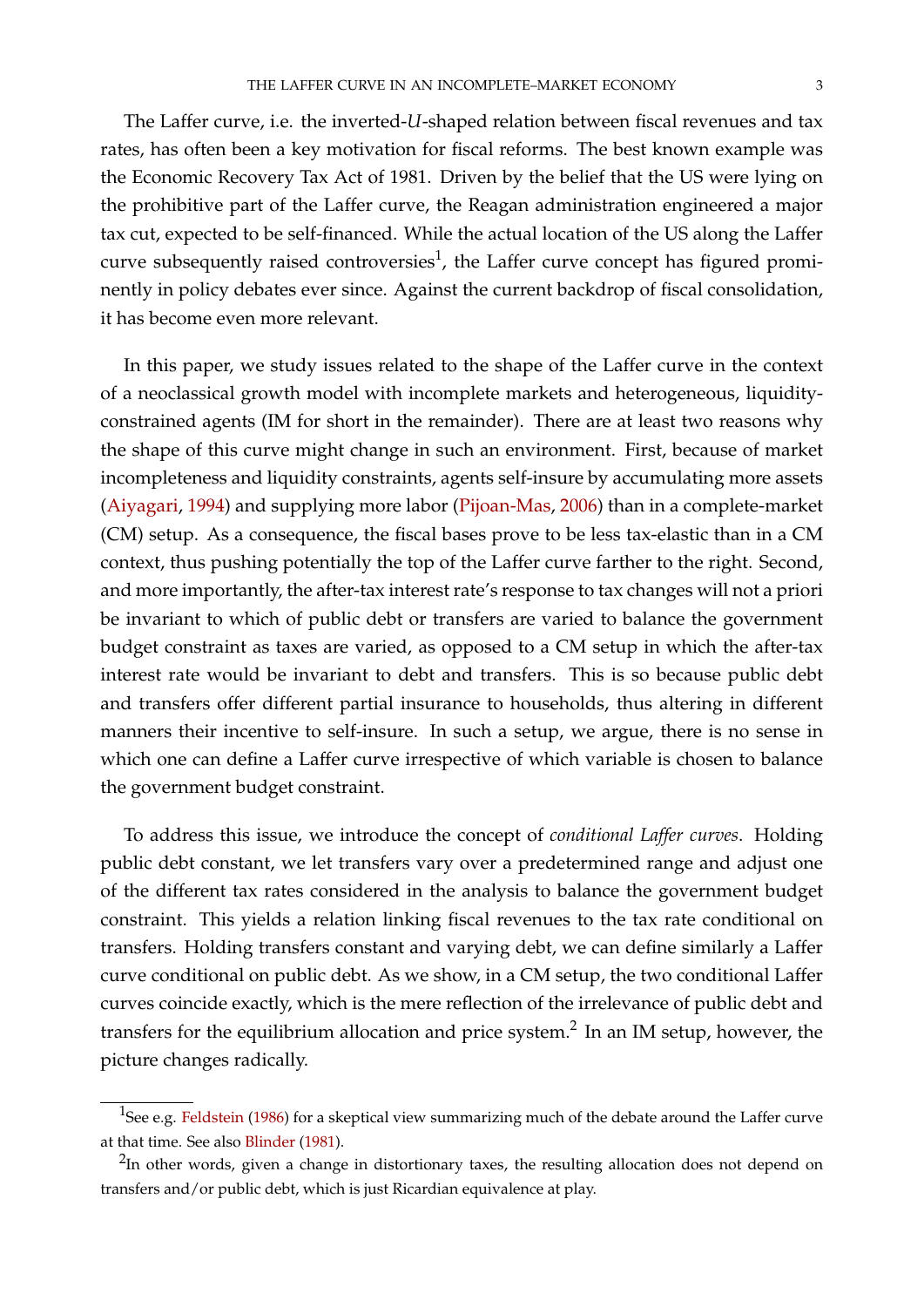While the Laffer curve conditional on transfers has the traditional inverted-*U* shape, its counterpart conditional on debt looks like a horizontal *S*. In this case, there can be one, two, or three tax rates compatible with a given level of fiscal revenues. The regular part of this curve (the one which indeed looks like an inverted *U*) is associated with positive government debt while the odd part (the one which makes the curve look like a horizontal *S*) is associated with negative debt levels.

To understand this odd shape, consider a simplified setup with only labor income taxes and constant shares of government consumption and transfers in output. The derivative of fiscal revenues as a share of GDP with respect to the debt-output ratio is the sum of two terms: *(i)* the interest rate and *(ii)* a multiplicative term combining the debtoutput ratio and the sensitivity of the real interest rate to this ratio. In a CM model, this multiplicative term is zero because the interest rate is invariant to the debt-output ratio. In an IM setup however, as shown in [Aiyagari and McGrattan](#page-28-4) [\(1998\)](#page-28-4), public debt crowds out physical capital in households portfolio, so that the interest rate increases with the debt-output ratio. As a consequence, the sign of the derivative of fiscal revenues (as a share of GDP) with respect to the debt-output ratio depends on the sign of public debt, as does the sign of the derivative of the labor income tax with respect to the debt-output ratio. For positive debt levels, these derivatives are positive. However, for sufficiently negative debt levels, they are negative. At the same time, since debt crowds out physical capital, output will decline with the debt-output ratio. The level of fiscal revenues being the product of output and the the share of fiscal revenues in output, we obtain that fiscal revenues first decline with debt, then increase, and then decline again. Combined with the non-monotonic response of the labor income tax, this translates into a horizontal-*S* shape of the Laffer curve.

To explore quantitatively these issues, we consider a neoclassical model along the lines of [Aiyagari and McGrattan](#page-28-4) [\(1998\)](#page-28-4) and Flodén [\(2001\)](#page-28-5). In this economy, households are subject to persistent, uninsurable, idiosyncratic productivity shocks and face a borrowing constraint. The model includes distortionary taxes on labor, capital, and consumption. These taxes are used to finance a constant share of government consumption in output, lump-sum transfers, and interest repayments on accumulated debt.[3](#page-5-0) The model is calibrated to the US economy to mimic great ratios as well as moments related to the wealth distribution, using the method devised by [Domeij and Heathcote](#page-28-6) [\(2004\)](#page-28-6) and [Heathcote](#page-28-7) [\(2005\)](#page-28-7). As in [Trabandt and Uhlig](#page-29-0) [\(2011\)](#page-29-0), we then study the steady-state conditional Laffer curves associated with each of the three tax considered.

<span id="page-5-0"></span><sup>&</sup>lt;sup>3</sup>A nice feature of our setup is that it nests the standard neoclassical model. Setting the variance of idiosyncratic labor productivity shocks to zero and eliminating the borrowing constraint, our model boils down to the standard neoclassical model with distortionary taxation. This makes easier a quantitative comparison of the two versions.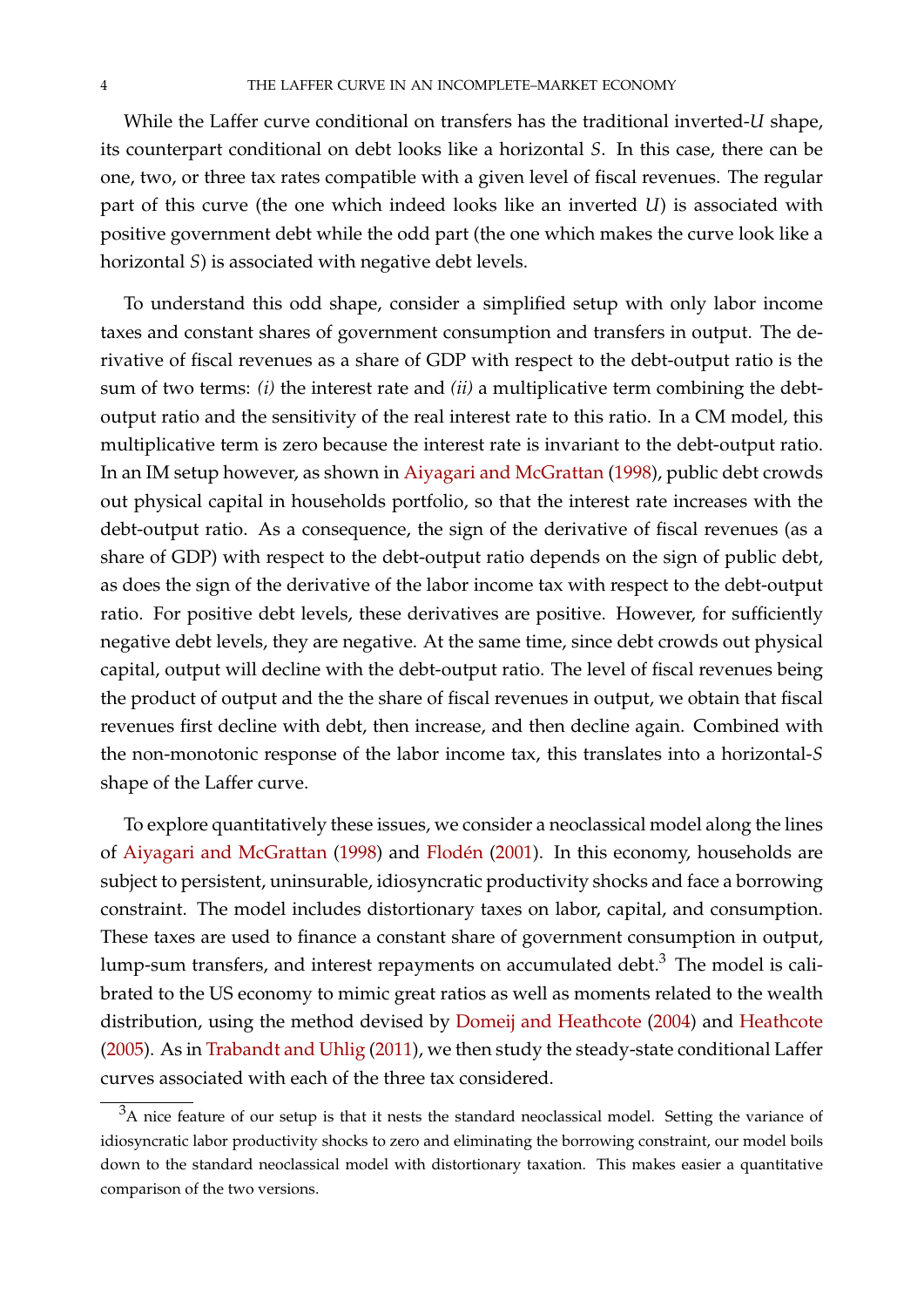Our main quantitative findings are the following. First, when transfers are varied, the Laffer curves in the IM economy look broadly like their CM counterparts. In our benchmark calibration, the revenue-maximizing labor income tax rate is 50 percent, compared to a CM counterpart equal to 49 percent. For the capital income tax, the revenuemaximizing tax is equal to 58 percent, as opposed to 53 percent in the CM economy. Second, when debt is varied instead of transfers, the local maximum of fiscal revenues in the regular part is associated with a labor income tax rate equal to 56 percent. For the capital income tax, the local revenue-maximizing tax rate in the regular part of the Laffer curve is about 51 percent. Both for capital and labor income taxes, though, higher revenues could be reached at lower taxes in the odd part of the curve. We also find no Laffer effect for consumption taxes. However, even for consumption taxes, when debt is varied, we obtain an odd portion of the Laffer curve. Thus, for all three taxes considered in the paper, there exist two levels of fiscal revenues associated with a given tax rate in the odd part of the curve: A high (resp. low) level related to negative (resp. positive) public debt.

Our results also have the corollary implication that the Laffer curves (conditional on transfers) are not invariant to the level of public indebtedness. This is potentially very important in the current context of high public debt-output ratios in the US and other advanced economies. It turns out that the Laffer curves are only mildly affected by the debt-output ratio, provided the latter is positive. However, for negative levels of public debt, e.g. as in Norway and Sweden (with net debt to GDP amounting to −165.5 percent and −17.6 percent, respectively, according to [International Monetary Fund,](#page-28-8) [2013\)](#page-28-8), we find that the Laffer curves can be significantly higher than their benchmark counterparts, especially when it comes to capital income taxes.

Finally, we ask whether the odd portions of the Laffer curves conditional on debt is relevant from a policy point of view. To answer this, we compute the welfare maximizing taxes and debt-output ratios. As in Röhrs and Winter [\(2010\)](#page-29-1), we obtain that the optimal debt-output ratio is negative, translating into optimal tax rates which precisely lie on the odd portions of the Laffer curves associated with each of the three tax rates considered. Thus, the odd part of the Laffer curves is not just a theoretical curiosity. At the same time, as one might argue, the exact optimal quantity of debt crucially depends on the stochastic properties of idiosyncratic shocks. However, we show in our robustness analysis that the odd portions of the Laffer curves are robust to alternative specifications of idiosyncratic shocks.

This paper is related to previous studies investigating taxation and/or public debt in an IM setup. A first strand, exemplified by [Aiyagari and McGrattan](#page-28-4) [\(1998\)](#page-28-4) and [Floden´](#page-28-5) [\(2001\)](#page-28-5), established that a proportional income tax rate changes non-monotonically with debt. However, this literature did not explore how this feature could impact on the shape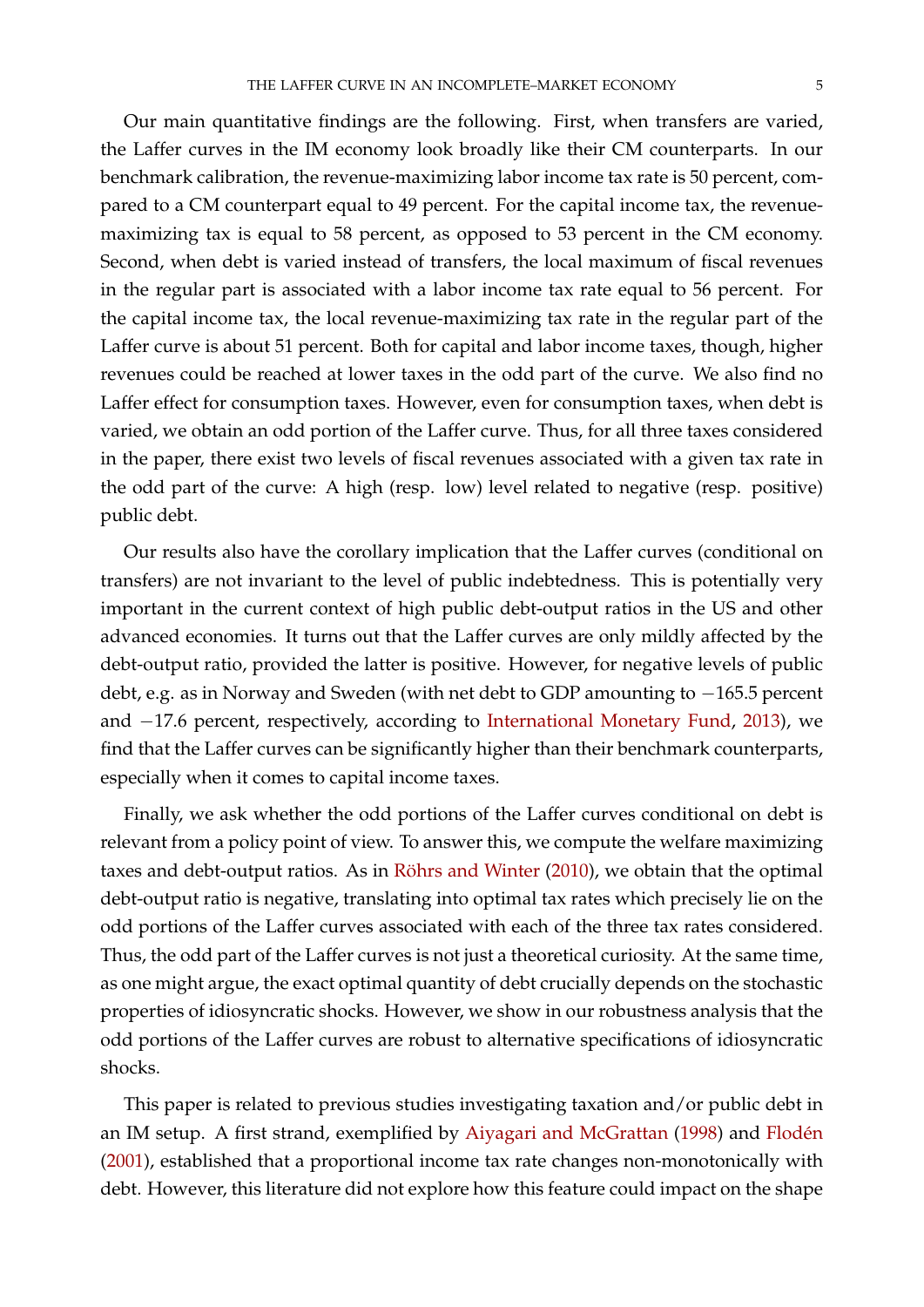of the Laffer curve. Röhrs and Winter [\(2010\)](#page-29-1) extended recently this analysis to a carefully calibrated multi-tax environment. However, they too ignored the implications for the Laffer curve. Our paper complements this literature by focussing on how the conditional Laffer curve changes as debt or transfers are varied. A second strand has explored the Laffer effect in the context of IM models. For example, Flodén and Lindé [\(2001\)](#page-28-9) found that the Laffer curve peaks when labor income tax is approximatively 50 percent or more. However, their analysis abstracts from public debt. More recently, [Ljungqvist and Sar](#page-28-10)[gent](#page-28-10) [\(2008\)](#page-28-10) and [Alonso-Ortiz and Rogerson](#page-28-11) [\(2010\)](#page-28-11) revisited in an IM setup the effects of labor taxation studied by [Prescott](#page-29-2) [\(2004\)](#page-29-2). [Ljungqvist and Sargent](#page-28-10) [\(2008\)](#page-28-10) and [Alonso-](#page-28-11)[Ortiz and Rogerson](#page-28-11) [\(2010\)](#page-28-11) compared the Laffer curves under IM and CM. Focusing on labor income taxes, they obtained that the prohibitive part of the Laffer curve in the IM case differs only mildly from what obtains in the CM version of their model. However, they too abstract from government debt. Our paper complements these works by insisting more on the role of public debt and by considering various forms of distortionary taxes.

The rest of the paper is organized as follows. In section [1,](#page-7-0) we expound the IM model and define the steady-state equilibrium under study. We introduce formally the concept of conditional Laffer curves. Section [2](#page-12-0) is devoted to the quantitative results. We first discuss our calibration strategy and then explore the extent to which the Laffer curves change when computed in an IM model. Section [3](#page-23-0) explores the robustness of our results to alternative assumptions on government consumption and on the stochastic process for idiosyncratic shocks. The last section briefly concludes.

#### 1. THE MODEL

<span id="page-7-0"></span>In this section, we describe the model economy and define the associated steady-state equilibrium. We then discuss how to construct Laffer curves in this setup. In particular, we insist on the dependence of the Laffer curve on which of public debt or transfers is varied when taxes are varied.

1.1. **Environment.** We consider a discrete-time economy without aggregate risk. Time is indexed by  $t \in \{1, 2, \ldots\}$ . The final good  $Y_t$ , which we take as the numeraire, is produced by competitive firms, according to the Cobb-Douglas technology

$$
Y_t = K_t^{\theta} (Z_t N_t)^{1-\theta},
$$

where  $\theta \in (0, 1)$  denotes the elasticity of production with respect to capital,  $K_t$  and  $N_t$ are the inputs of physical capital and efficient labor, respectively, and *Z<sup>t</sup>* is an exogenous technical progress index, evolving according to  $Z_{t+1} = (1 + \gamma)Z_t$  with  $Z_0 = 1$ ,  $\gamma >$ 0. Firms rent capital and efficient labor on competitive markets, at rates  $r_t + \delta$  and  $w_t$ ,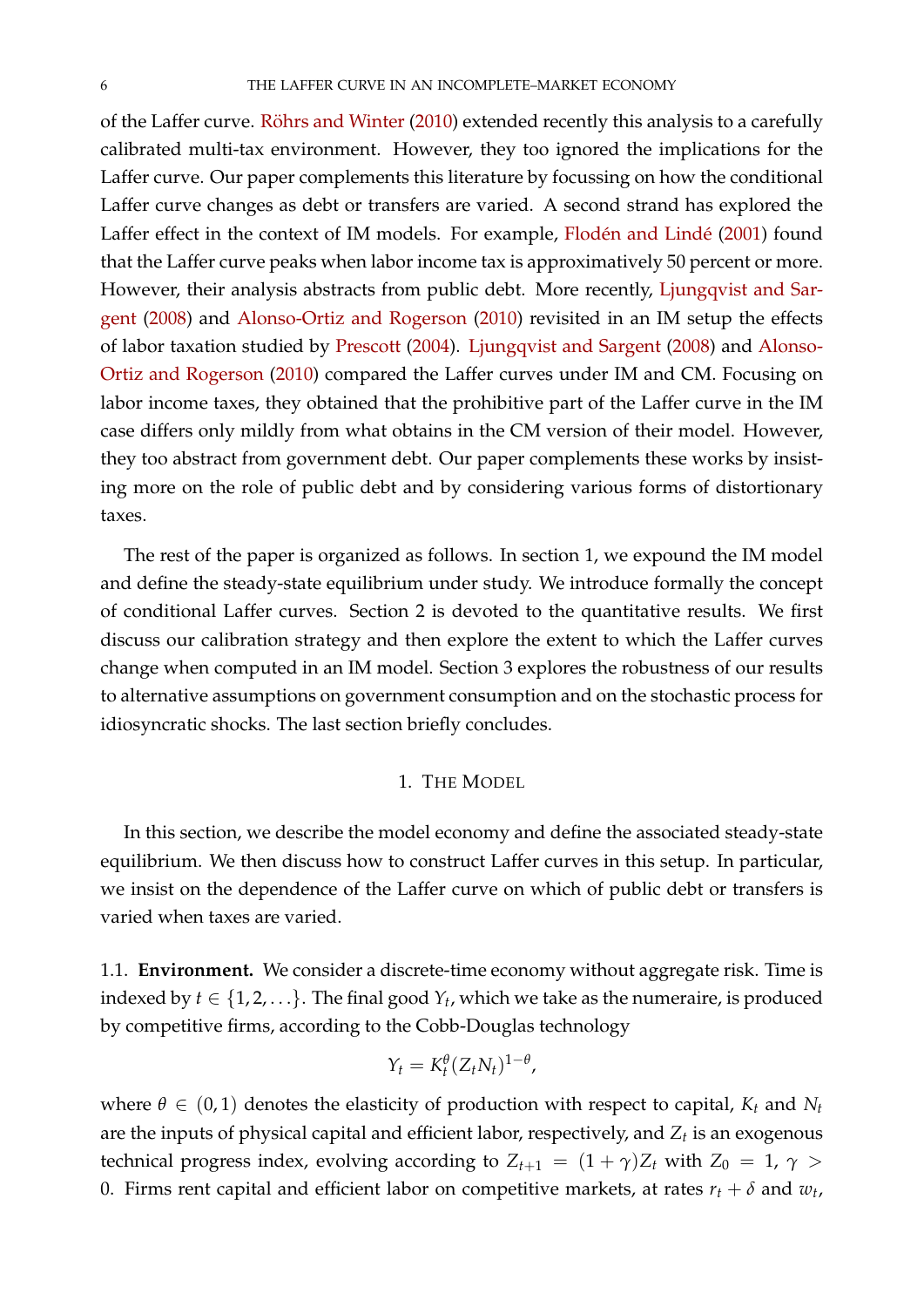respectively, where  $\delta \in [0,1]$  is the depreciation rate of physical capital,  $w_t$  is the wage rate, and  $r_t$  is the interest rate.

The economy is inhabited by a continuum of agents, of measure one. Each agent's time endowment is normalized to 1 and can be allocated to market work  $h_t$  or to leisure 1 − *h<sup>t</sup>* . Agents have preferences over consumption *c<sup>t</sup>* and leisure defined by

$$
\mathrm{E}_0\left\{\sum_{t=0}^{\infty}\beta^t[\eta\log(c_t)+(1-\eta)\log(1-h_t)]\right\}
$$

with  $c_t \geq 0$  and  $0 \leq h_t \leq 1$ . Here  $\beta \in (0,1)$  is the subjective discount factor,  $E_0\{\cdot\}$  is the mathematical expectation conditioned on the individual state at date  $t=0$  , and  $\eta\in(0,1)$ is the relative weight of consumption in utility.

In each period, households receive an uninsurable shock *s<sup>t</sup>* > 0 to their labor productivity. These shocks are assumed to be *i*.*i*.*d*. across agents and evolve over time according to a Markov process, with bounded support  ${\cal S}$  and stationary transition function  $Q(s,s')$ .<sup>[4](#page-8-0)</sup> These idiosyncratic productivity shocks are normalized so that the unconditional mean of their logarithm is equal to zero, i.e.  $E{log(s)} = 0$ . An individual agent's efficient labor is thus  $s_t h_t$ , with corresponding labor earnings given by  $(1 - \tau_N)w_ts_th_t$ , where  $\tau_N$ denotes the labor income tax. In addition, agents self-insure by accumulating *a<sup>t</sup>* units of assets which pay the after-tax rate of return  $(1 - \tau_A)r_t$ , where  $\tau_A$  denotes the capital income tax. These assets can consist of units of physical capital and/or government bonds. Once arbitrage opportunities have been ruled out, each asset has the same rate of return. Also, agents must pay a consumption tax  $\tau_C.$  Finally, they receive lump-sum transfers  $T_t.$ Thus, an agent's budget constraint is

$$
(1+\tau_C)c_t + a_{t+1} \le (1-\tau_N)w_ts_th_t + (1-\tau_A)r_ta_t + T_t.
$$

As in [Aiyagari and McGrattan](#page-28-4) [\(1998\)](#page-28-4), borrowing is exogenously restricted by the following constraint

$$
a_{t+1}\geq 0.
$$

There is finally a government in the economy. The government issues debt  $B_{t+1}$ , collects tax revenues, rebates transfers, and consumes *G<sup>t</sup>* units of final good. The associated budget constraint is given by

$$
B_{t+1} = (1 + r_t)B_t + T_t + G_t - (\tau_A r_t A_t + \tau_N w_t N_t + \tau_C C_t)
$$

where *C<sup>t</sup>* and *A<sup>t</sup>* denote aggregate (per capita) consumption and assets held by the agents, respectively.

<span id="page-8-0"></span><sup>&</sup>lt;sup>4</sup>The transition *Q* has the following interpretation: for all *s*  $\in$  *S* and for all *S*<sup>0</sup>  $\in$  *S*, where *S* denotes the Borel subsets of S,  $Q(s, S_0)$  is the probability that next period's individual productivity lies in  $S_0$  when current productivity is *s*.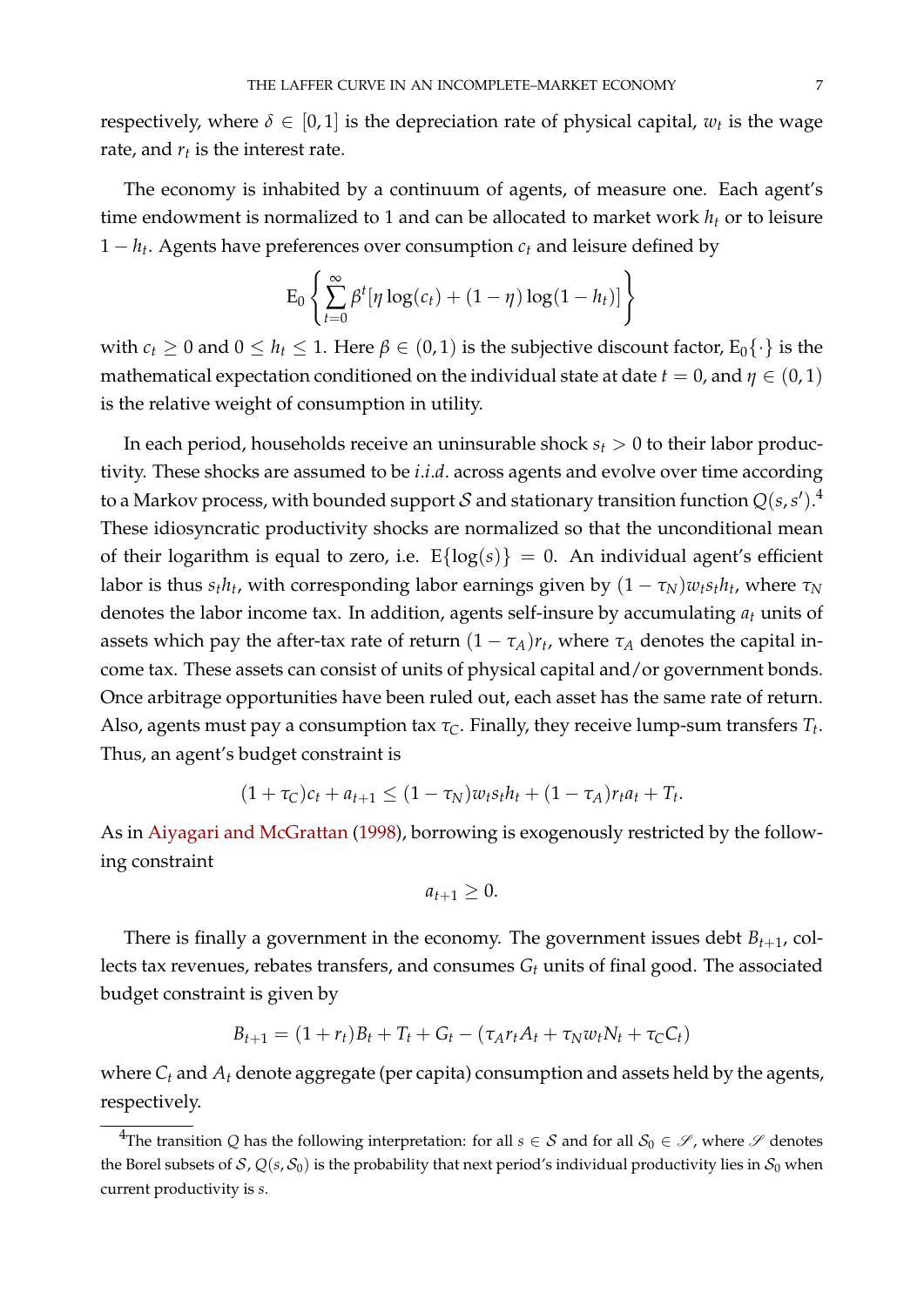1.2. **Equilibrium Defined.** In the remainder of this paper, we focus exclusively on the steady state of an appropriately de-trended version of the above economy. Growing variables are de-trended by dividing them by *Y<sup>t</sup>* . De-trended variables are referred to with a hat. In the benchmark specification, the ratio of government consumption to output  $\hat{G}$ is constant. In the robustness section, we also consider an alternative case in which the level of government consumption (in deviation from *Zt*) is constant.

We let  $A$  denote the set of possible values for assets  $\hat{a}$  and let the joint distribution of  $\hat{a}$  and individual productivity *s* across agents be denoted *x*( $\hat{a}$ ,*s*). Thus, for all  $A_0 \times S_0 \in$  $\mathscr{A} \times \mathscr{S}$ ,  $x(\mathcal{A}_0, \mathcal{S}_0)$  is the mass of agents with assets in  $\mathcal{A}_0$  and idiosyncratic productivity in  $S_0$ , where  $\mathscr{A} \times \mathscr{S}$  denotes the Borel subsets of  $\mathscr{A} \times \mathscr{S}$ .

We can now write an agent's problem in recursive form

<span id="page-9-0"></span>
$$
v(\hat{a}, s) = \max_{\hat{c}, h, \hat{a}'} \left\{ \eta \log(\hat{c}) + (1 - \eta) \log(1 - h) + \beta \int_{\mathcal{S}} v(\hat{a}', s') Q(s, ds') \right\}
$$
  
s.t. 
$$
(1 + \tau_{\mathcal{C}})\hat{c} + (1 + \gamma)\hat{a}' \le (1 - \tau_N)\hat{w}sh + (1 + (1 - \tau_A)r)\hat{a} + \hat{T},
$$

$$
\hat{a}' \ge 0, \quad \hat{c} \ge 0, \quad 0 \le h \le 1.
$$
 (1)

We can thus define a stationary, recursive equilibrium in the following way.

DEFINITION 1– *A steady-state, recursive competitive equilibrium is a constant system of prices*  $\{r, \hat{w}\}$ , a vector of constant policy variables  $(\tau_C, \tau_A, \tau_N, \hat{T}, \hat{G}, \hat{B})$ , a value function  $v(\hat{a}, s)$ , time*invariant decision rules for an individual's assets holdings, consumption, and labor supply*  $\{g_a(\hat{a}, s),\}$  $g_c(\hat{a}, s)$ ,  $g_h(\hat{a}, s)$ , a measure  $x(\hat{a}, s)$  of agents over the state space  $A \times S$ , and aggregate quantities  $\hat{A}\equiv\int\hat{a}\text{d}x$ ,  $\hat{C}\equiv\int g_{c}(\hat{a},s)\text{d}x$ ,  $N\equiv\int sg_{h}(\hat{a},s)\text{d}x$ , and  $\hat{K}$  such that:

- (*i*) The value function  $v(\hat{a}, s)$  solves the agent's problem stated in equation [\(1\)](#page-9-0), with associ*ated decision rules*  $g_a(\hat{a}, s)$ *,*  $g_c(\hat{a}, s)$  *and*  $g_h(\hat{a}, s)$ *;*
- *(ii) Firms maximize profits and factor markets clear, so that*

$$
\hat{w} = \frac{1 - \theta}{N},
$$

$$
r + \delta = \frac{\theta}{\hat{K}},
$$

*(iii) Tax revenues equal government expenses*

$$
\tau_N \hat{w} N + \tau_A r \hat{A} + \tau_C \hat{C} = \hat{T} + \hat{G} + (r - \gamma) \hat{B};
$$

*(iv) Aggregate savings equal firm's demand for capital plus government's debt*

$$
\hat{A} = \hat{K} + \hat{B};
$$

*(v) The distribution x is invariant*

$$
x(\mathcal{A}_0,\mathcal{S}_0)=\int_{\mathcal{A}_0\times\mathcal{S}_0}\left\{\int_{\mathcal{A}\times\mathcal{S}}\mathbf{1}_{\{\hat{a}'=g_a(\hat{a},s,x)\}}Q(s,s')\mathrm{d} x\right\}\mathrm{d} a'\mathrm{d} s',
$$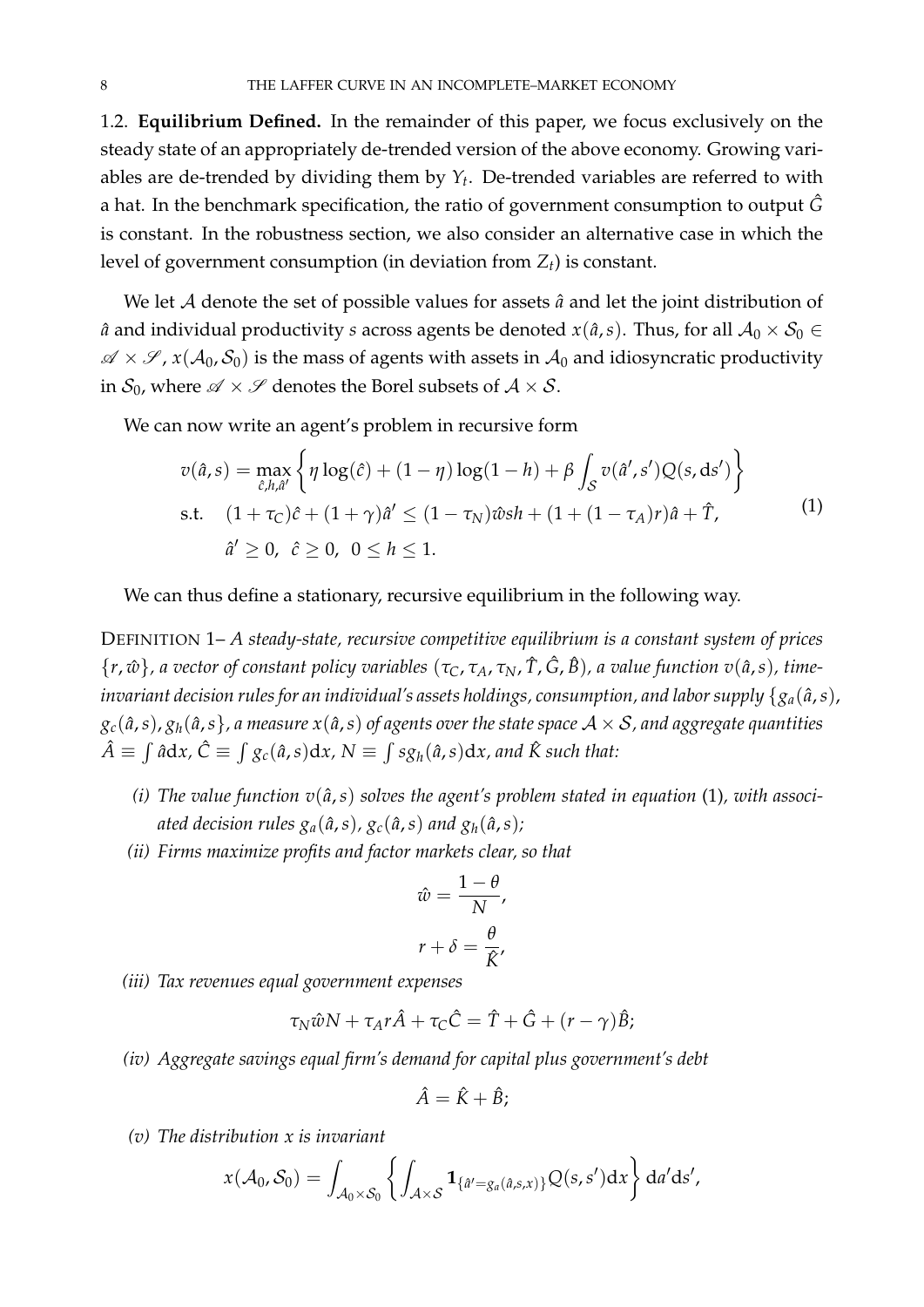*for all*  $A_0 \times S_0 \in \mathcal{A} \times \mathcal{S}$ , where  $\mathbf{1}_{\{.\}}$  *is an indicator function taking value one if the statement is true and zero otherwise.*

With a slight abuse of notation, we define the stationary level of output  $\hat{Y} = Y_t/Z_t$ . It is linked to  $\hat{K}$  and *N* through  $\hat{Y} = \hat{K}^{\theta/(1-\theta)}N$ .

For comparison purposes, we also consider a version of the model in which (i) we impose idiosyncratic labor income shocks *s<sup>t</sup>* set to their average value and (ii) we relax the borrowing constraint. Notice that in this CM environment, the distinction between effective labor  $H \equiv \int g_h(\hat{a},s)\mathrm{d}x$  and efficient labor  $N$  is no longer useful since both quantities coincide (up to a multiplicative constant). We thus incorporate a productivity scale factor  $\Omega$  in front of  $N_t$  in the production function to compensate the CM economy for the average labor productivity effect present in the IM economy (i.e. the relative difference between *N* and *H*). Doing so, we make sure that in the benchmark calibration described below, all economies share the same interest rate, the same effective labor *H*, and the same stationary production level  $\hat{Y}$ . This is done by defining  $\hat{Y} = \hat{K}^{\theta/(1-\theta)} \Omega N$ .

1.3. **The Laffer Curves.** From the government budget constraint, fiscal revenues (as a share of GDP) *R*ˆ are given by

$$
\hat{R} = \tau_N \hat{w} N + \tau_A r \hat{K} + \tau_C \hat{C}.
$$

 $\hat{R}$  is then converted to level according to  $R = \hat{R} \times \hat{Y}$ . Notice that the level of fiscal revenues *R* is defined net of fiscal receipts from taxing public bonds return.

Traditionally, the steady-state Laffer curve associated with  $\tau_i$ ,  $i \in \{N, A, C\}$  is defined as follows. Let *τ<sup>i</sup>* vary over an admissible range, holding the other two taxes constant. The Laffer curve is then the locus  $(\tau_i, R)$  which relates the level of fiscal revenues  $R$  to the tax rates *τ<sup>i</sup>* . This definition of the Laffer curve correctly takes into account the general equilibrium effects induced by a tax change, as argued by [Trabandt and Uhlig](#page-29-0) [\(2011\)](#page-29-0). For example, a given change in *τ<sup>N</sup>* will modify *x*, *ga*, *g<sup>h</sup>* , and *gc*, so that it will also impact on all the fiscal bases.

However, notice that in this definition, no reference is made as to how the government balances its budget constraint when  $\tau_i$  varies. Indeed, in equilibrium, we must always have

$$
\hat{R} = \hat{G} + \hat{T} + [(1 - \tau_A)r - \gamma]\hat{B},
$$

so that a given change in one of the three tax rates is associated with a corresponding adjustment in either  $\hat T$  or  $\hat B_\cdot{}^5$  $\hat B_\cdot{}^5$ 

<span id="page-10-0"></span> $5$ Recall that, unless otherwise stated,  $\hat{G}$  is constant in all our experiments.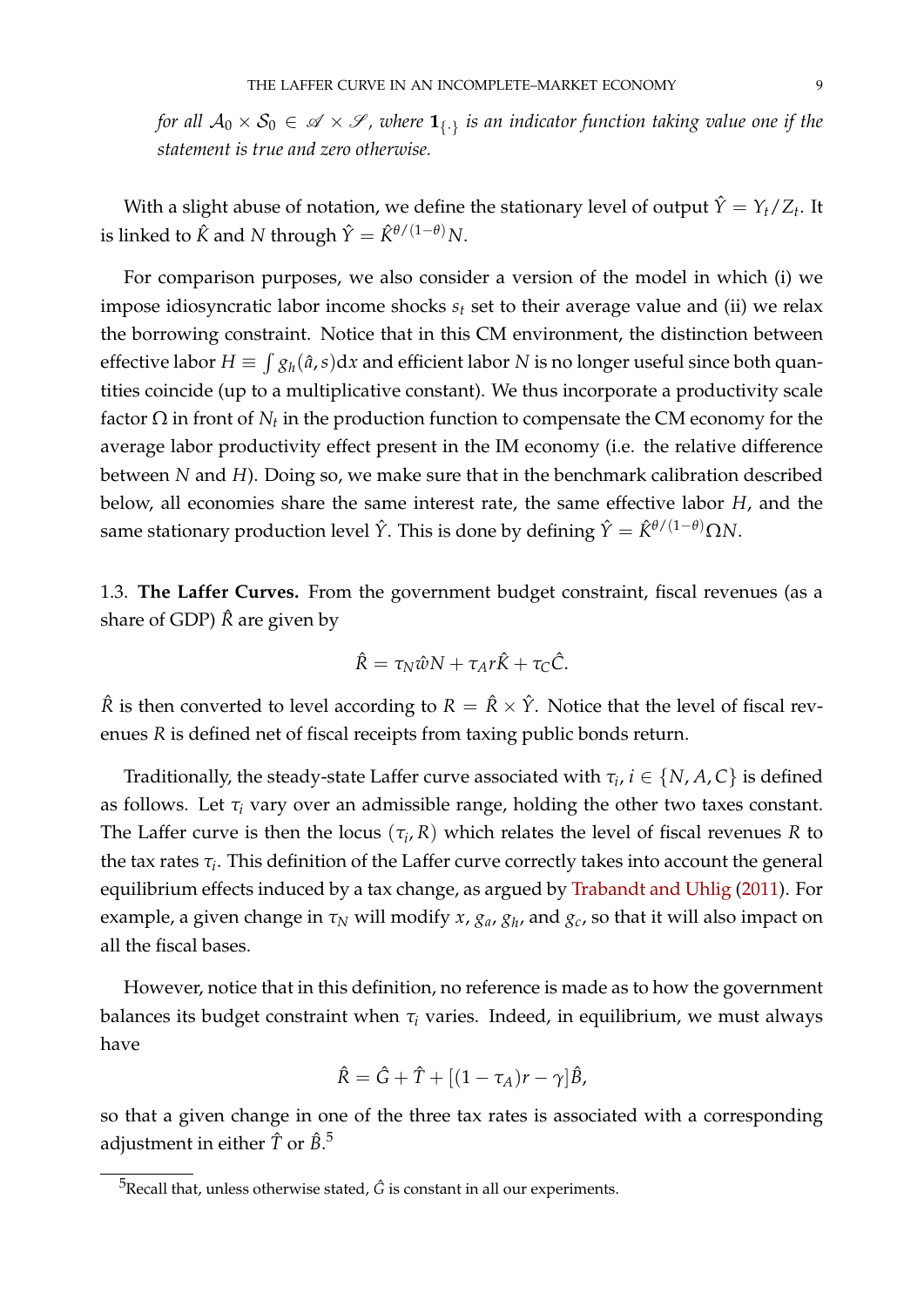In a CM setup, one can abstract from these adjustments, as shown in the following proposition.

<code>PROPOSITION 1– In a CM setup, the steady-state Laffer curve associated with  $\tau_i$ , i  $\in \{N, A, C\}$ </code> *is invariant to which of*  $\hat{T}$  *or*  $\hat{B}$  *are adjusted to balance the government budget constraint.* 

# *Proof.* See Appendix [A.](#page-30-0)

This proposition establishes that in a CM setup, given a change in one of the three distorting taxes, adjusting lump-sum transfers or public debt is of no consequence for the equilibrium allocation and price system thus implying the same Laffer curve. This is just Ricardian equivalence at play, which, in the present context, manifests itself notably through the invariance of the after-tax interest rate to changes in *T*ˆ or *B*ˆ.

In an IM setup, however, the invariance of the after-tax interest rate does not hold. Indeed, the after-tax interest rate is affected by the fact that capital and government bonds provide partial insurance to households. The cost of this insurance is reflected in the lower rate of return on those assets. When the government issues more debt, it effectively decreases the price of capital, thus lowering the insurance cost associated with holding capital. This translates into an increasing interest rate. By the same line of reasoning, since an increase in transfers also provides partial insurance to households, it also translates into an increasing interest rate. Hence, it is a priori unclear how balancing the government budget constraint via either  $\hat{T}$  or  $\hat{B}$  can feedback on the Laffer curve. As a consequence, in an IM setup, there is no sense in which on can define a Laffer curve independently from the way in which the government budget constraint is balanced.

In order to organize our discussion, it is thus convenient at this stage to define the concept of a steady-state *conditional Laffer curve* as follows.

**DEFINITION 2– Let**  $\hat{B}$  be fixed and let  $\hat{T}$  vary over an admissible range. Let  $\tau_i(\hat{T})$ ,  $i \in \{N, A, C\}$ , *denote the tax rate that balances the government budget constraint, holding the other two taxes constant, and let R*(*T*ˆ) *denote the associated level of government revenues. The corresponding steady-state conditional Laffer curve is the locus* (*τi*(*T*ˆ), *R*(*T*ˆ)) *relating tax rates to fiscal revenues. One can alternatively define a locus*  $(\tau_i(\hat{B}), R(\hat{B}))$  *by varying*  $\hat{B}$  *over an admissible range, holding T constant.* ˆ

In the following discussion, we will refer to the locus  $(\tau_i(\hat{T}), R(\hat{T}))$  as the Laffer curve conditional on transfers, and to the locus  $(\tau_i(\hat{B}), R(\hat{B}))$  as the Laffer curve conditional on debt. Definition 2 leads us to the following proposition.

PROPOSITION 2– *In a CM setup, the steady-state conditional Laffer curves*  $(\tau_i(\hat{T}), R(\hat{T}))$  and  $(\tau_i(\hat{B}), R(\hat{B}))$  *coincide, for all i*  $\in \{N, A, C\}$ *.*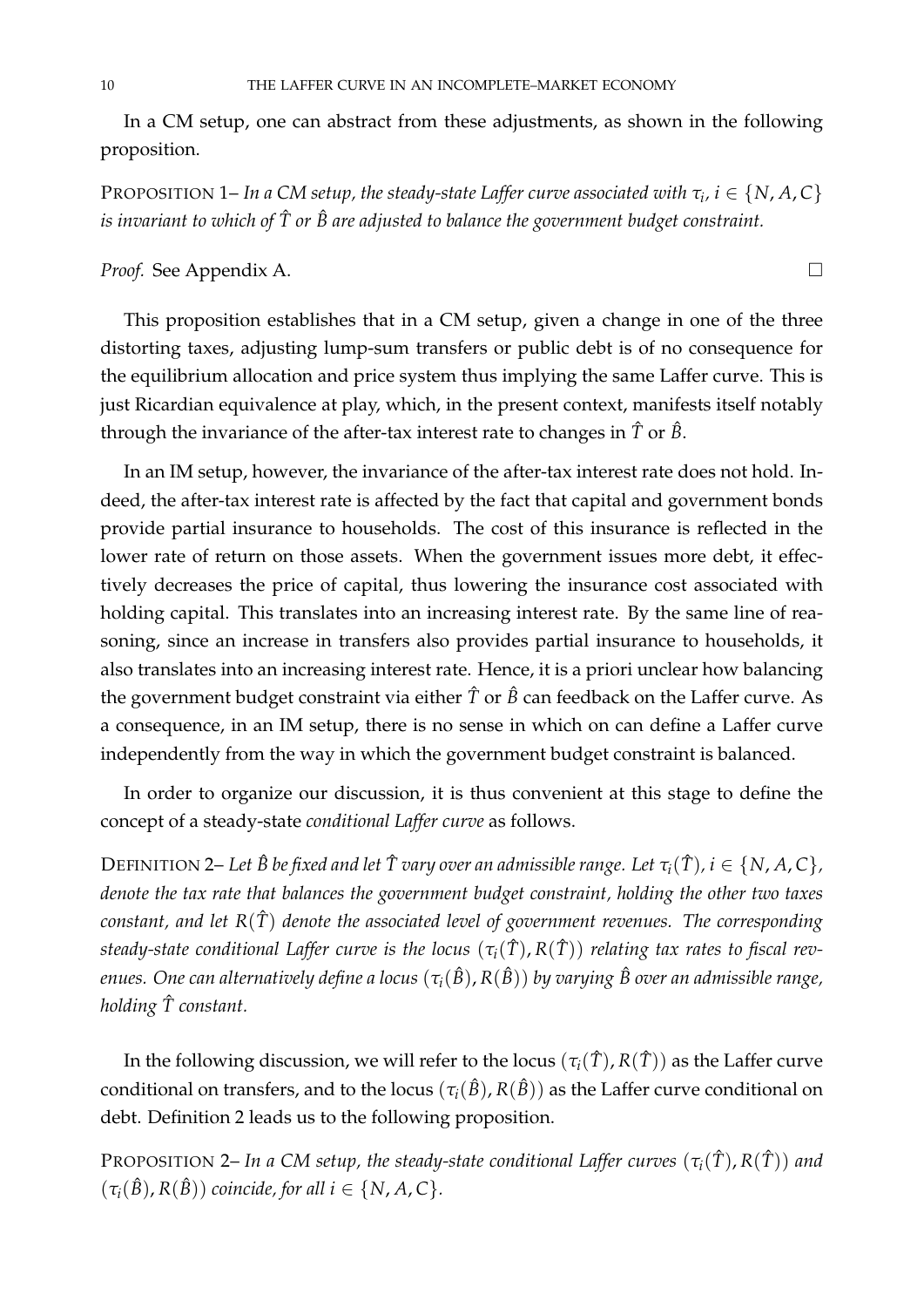*Proof.* See Appendix [B.](#page-30-1)

This proposition establishes that in a CM setup, the notion of conditional Laffer curves serves no special purpose since both curves coincide. In the rest of this paper, we focus on analyzing to what extent they differ in an IM setup.

#### 2. QUANTITATIVE RESULTS

<span id="page-12-0"></span>In this section, we calibrate the IM and CM models in order to analyze quantitatively its predictions relative to the conditional Laffer curves discussed above.

2.1. **Calibration and solution method.** The model is calibrated to the US economy. A period is taken to be a year. Preferences are described by two parameters, *η* and *β*. We pin down  $\eta$  so that aggregate hours worked  $H \equiv \int g_h(a,s) \mathrm{d} x$  equal 0.25. The subjective discount factor *β* is set so that the after tax interest rate is equal to 4 percent, as in [Trabandt](#page-29-0) [and Uhlig](#page-29-0) [\(2011\)](#page-29-0).

The fiscal parameters  $\hat{B}$  and  $\hat{G}$  are set to match the debt-output ratio and the govern-ment consumption-output ratio reported by [Trabandt and Uhlig](#page-29-0) [\(2011\)](#page-29-0), i.e.  $\hat{B} = 0.63$  and  $\hat{G} = 0.18$ . The tax rates are calibrated to match estimates of effective tax rates computed using the methodology developed by [Mendoza, Razin, and Tesar](#page-28-12) [\(1994\)](#page-28-12). This yields  $\tau_N = 0.28$ ,  $\tau_A = 0.38$ , and  $\tau_C = 0.05$ . Using these parameters, the benchmark value of the transfer-output ratio  $\hat{T}$  is endogenously computed so as to balance the government budget constraint, yielding  $\hat{T} = 7.4$  percent.

To calibrate the stochastic process {*st*}, we follow [Domeij and Heathcote](#page-28-6) [\(2004\)](#page-28-6) and [Heathcote](#page-28-7) [\(2005\)](#page-28-7). We assume that  ${s<sub>t</sub>}$ , evolves over time according to a three-state Markov chain, with support  $S = {\bar{s}_1, \bar{s}_2, \bar{s}_3}$  and transition matrix *Q*. The typical element *Qij* denotes the probability of reaching state *j* from state *i*. We impose the following structure on *Q*

$$
Q = \left( \begin{array}{ccc} Q_{11} & 1 - Q_{11} & 0 \\ (1 - Q_{22})/2 & Q_{22} & (1 - Q_{22})/2 \\ 0 & 1 - Q_{11} & Q_{11} \end{array} \right).
$$

As in [Heathcote](#page-28-7) [\(2005\)](#page-28-7) and [Domeij and Heathcote](#page-28-6) [\(2004\)](#page-28-6), this transition matrix implies that households cannot move between the high and low productivity levels directly, that the fractions of high and low productivity households are equal, and that the probabilities of moving from the medium productivity state into either of the others are the same. Finally, as discussed in the previous section, we further impose the restriction  $E{\log(s_t)} = 0.$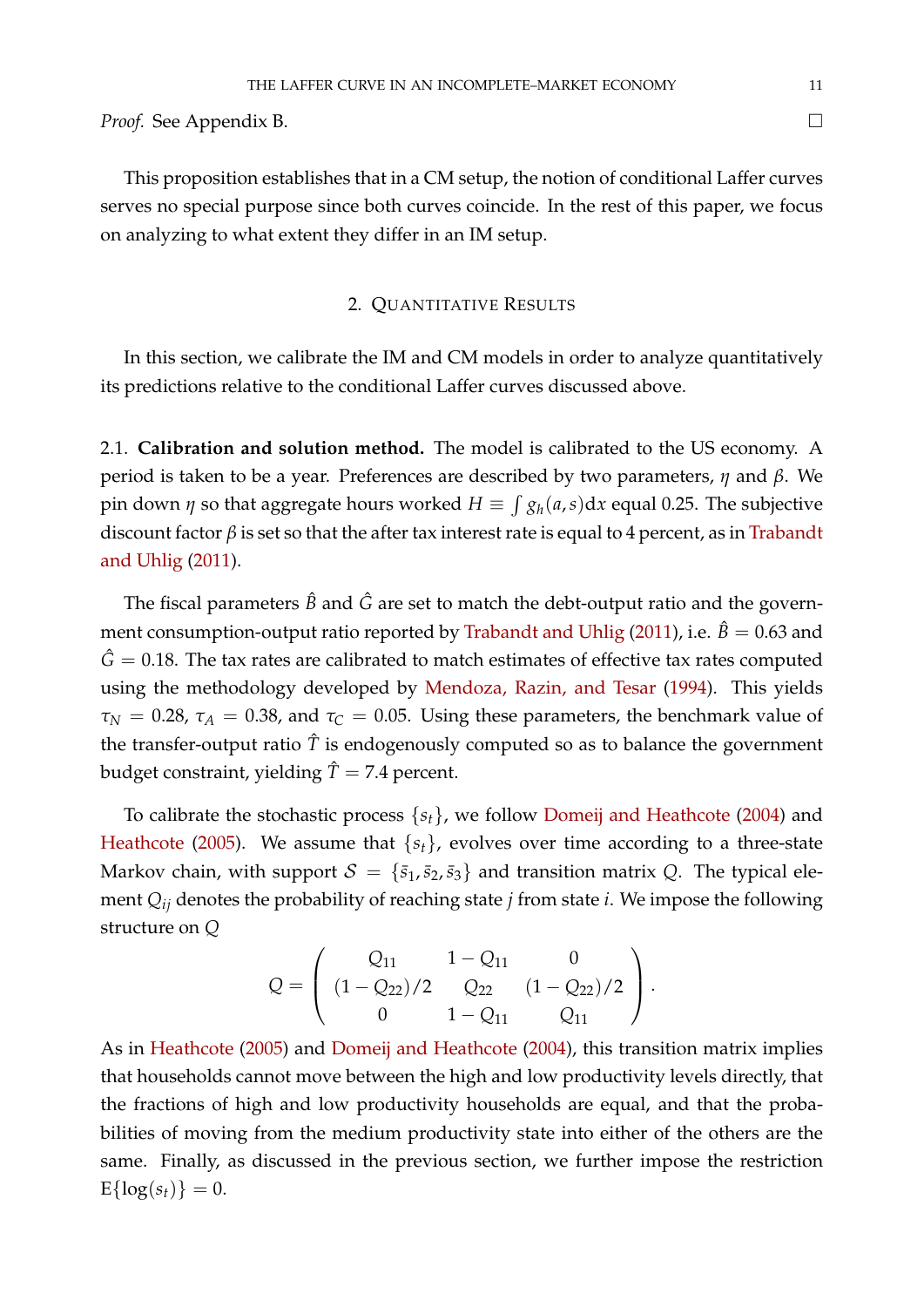|                     | Incomplete Markets | Complete Markets | <b>Calibration Targets</b>                         |
|---------------------|--------------------|------------------|----------------------------------------------------|
| Preferences         |                    |                  |                                                    |
| $\eta$              | 0.3398             | 0.3058           | $H = 0.25$                                         |
| $\beta$             | 0.9680             | 0.9808           | $(1-\tau_A)r=0.04$                                 |
| Shocks              |                    |                  |                                                    |
|                     |                    |                  | Wealth held by 40 percent poorest,                 |
| $\bar{s}_1$         | 0.2131             |                  | 0.9 percent                                        |
| $\bar{s}_2$         | 1.0160             |                  | Gini wealth, 0.816                                 |
| $Q_{11}$            | 0.9001             |                  | $\rho(\log(s)), 0.9$                               |
| $Q_{22}$            | 0.9855             |                  | $\sigma(\log(s))^2$ , 0.05/(1 - 0.9 <sup>2</sup> ) |
|                     |                    |                  |                                                    |
| Technology          |                    |                  |                                                    |
| $\theta$            | 0.3800             |                  |                                                    |
| δ                   | 0.0700             |                  |                                                    |
| $\gamma$            | 0.0200             |                  |                                                    |
| <b>Fiscal Block</b> |                    |                  |                                                    |
| $\tau_N$            | 0.2800             |                  | Trabandt and Uhlig (2011)                          |
| $\tau_A$            | 0.3600             |                  |                                                    |
| $\tau_C$            | 0.0500             |                  |                                                    |
| Ê                   | 0.6300             |                  |                                                    |
| Ĝ                   | 0.1800             |                  |                                                    |
|                     |                    |                  |                                                    |

#### <span id="page-13-0"></span>TABLE I. CALIBRATION SUMMARY

**Note:**  $\rho(\log(s))$  stands for the first-order serial correlation  $\log(s_t)$  and  $\sigma(\log(s))$  stands for the standard error of log(*st*).

Given the above restrictions, this leaves four free parameters to be calibrated:  $\bar{s}_1$ ,  $\bar{s}_2$ , *Q*11, and *Q*22. We pin down their values by matching four calibration targets: the Gini coefficient of the wealth distribution, the share of wealth held by the 40 percent poorest,  $\rho(\log(s_t))$  the autocorrelation of the logarithm of labor earnings, and  $\sigma(\log(s_t))^2$  the variance of the logarithm of labor earnings. The first two calibration targets are taken from Díaz-Gímenez, Glover, and Ríos-Rull [\(2011\)](#page-28-13). In particular, they report that the Gini index is equal to 0.816 and the share of aggregate wealth held by the 40 percent poorest amounts to 0.9 percent. The last two correspond to the values reported by [Heathcote](#page-28-7) [\(2005\)](#page-28-7) and [Domeij and Heathcote](#page-28-6) [\(2004\)](#page-28-6). In particular, we seek to match  $\rho(\log(s_t)) = 0.9$ and  $\sigma(\log(s_t))^2 = 0.05/(1-0.9^2)$ .

The calibration is summarized in table [I.](#page-13-0) The procedure described above implies  $\beta$  = 0.97 in the IM economy, versus  $\beta = 0.98$  in the CM economy. This illustrates that, given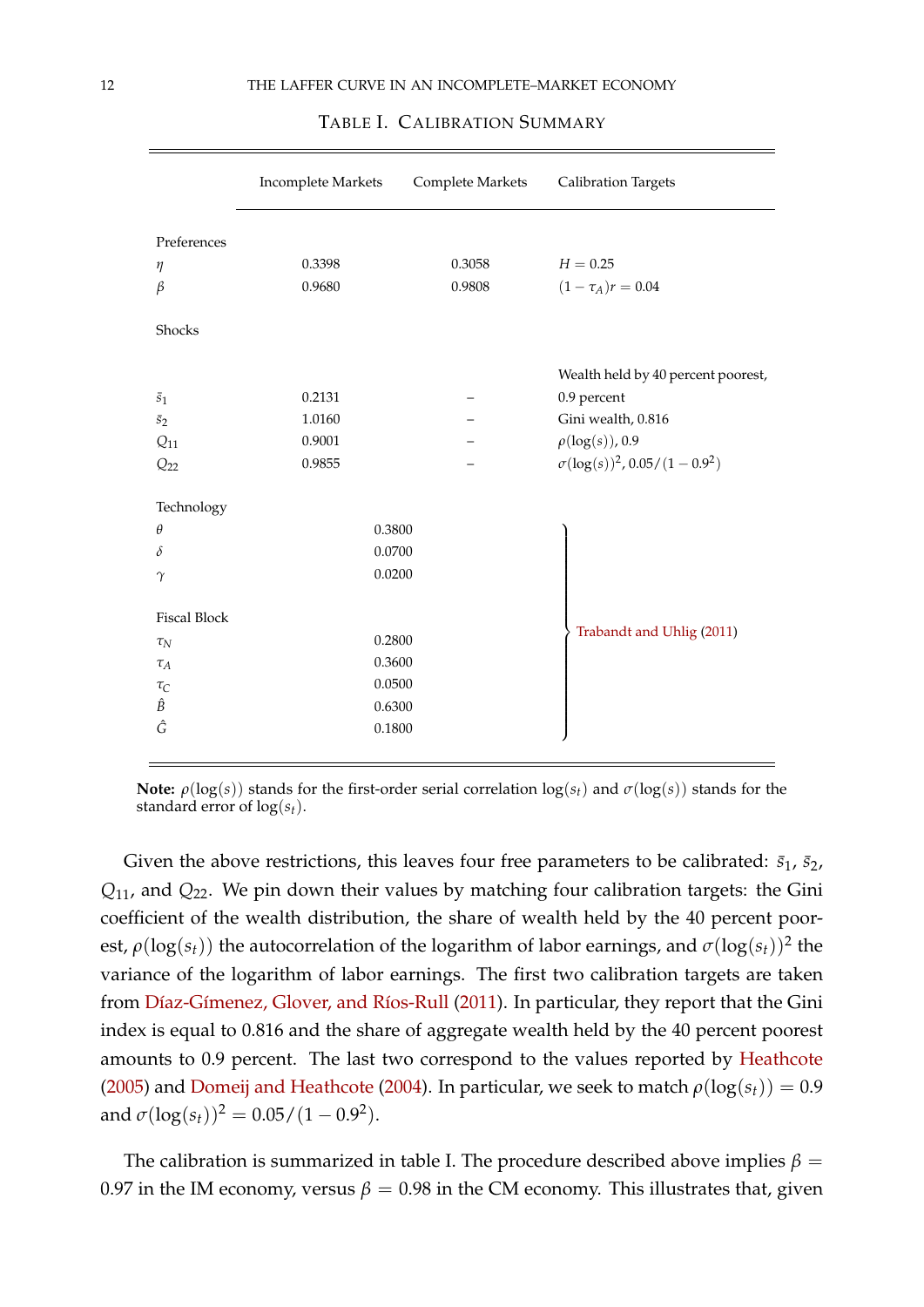the self-insurance motive in an IM setup, it takes a smaller discount factor than in a CM economy to reach the same target for the after-tax interest rate. Similarly, we obtain  $\eta$  = 0.34 in the IM setup, versus  $\eta$  = 0.31 in the CM setup. When it comes to the parameter governing the idiosyncratic earning shocks, we obtain  $\bar{s}_1 = 0.21$ ,  $\bar{s}_2 = 1.02$ , and  $\bar{s}_3 = 3.77$ . This means that when an  $\bar{s}_2$  agent turns  $\bar{s}_1$ , her labor earnings are cut by almost 80 percent, while if she turns  $\bar{s}_3$ , her labor earnings increase by 271 percent. Corresponding to these labor earning shocks are transition probabilities which imply that conditional on being  $\bar{s}_1$  (resp.  $\bar{s}_3$ ), an agent has a 90 percent probability of not changing status. Similarly, conditional on being  $\bar{s}_2$ , an agent has a 98.6 percent probability of not changing status.

The solution method is now briefly described.<sup>[6](#page-14-0)</sup> Given the calibration targets for the debt-output ratio and the tax rates, we postulate candidate values for the interest rate *r* and aggregate efficient labor *N*. We then solve the government budget constraint for the transfer-output ratio. To do so, we use the representative firm's first-order conditions, which give us values for  $\hat{K}$  and  $\hat{w}$ , and the aggregate resource constraint, from which we back out *C*ˆ. Given these, we solve the agents problem using the endogenous grid method proposed by [Carroll](#page-28-14) [\(2006\)](#page-28-14), adapted to deal with endogenous labor supply, in the spirit of [Barillas and Fernandez-Villaverde](#page-28-15) [\(2007\)](#page-28-15).[7](#page-14-1) Using the implied decision rules, we then solve for the stationary distribution as in Ríos-Rull [\(1999\)](#page-29-3) and use it to compute aggregate quantities. We then iterate on *r* and *N* and start the whole process all over again until the markets for capital and labor clear. For a given *N*, the interest rate is updated via a hybrid bisection-secant method. The bisection part of the algorithm is activated whenever the secant would update *r* to a value higher than the CM interest rate (which would result in diverging private savings, as shown in [Aiyagari,](#page-28-0) [1994\)](#page-28-0). Once the market-clearing *r* is found, *N* is updated with a standard secant method.

To compute the conditional Laffer curves, we adapt the previous algorithm as follows. We first vary either the transfer-output ratio or the debt-output ratio over pre-specified ranges. At each grid point, given the postulated pair (*r*, *N*), the government steady-state budget constraint is balanced by adjusting one of the three tax rates considered, holding the other two constant. Given values for the debt-output ratio or the transfer output ratio, we then solve for the agents decision rules and for the stationary distribution. We then iterate on *r* and *N* as described above.

2.2. **Labor Income Taxes.** Figure [1](#page-15-0) describes how the conditional Laffer curve associated with labor income taxes  $\tau_N$  is constructed when the transfer-output ratio  $\hat{T}$  is varied.

<span id="page-14-1"></span><span id="page-14-0"></span> $^6$ Further details are reported in the technical appendix.

<sup>&</sup>lt;sup>7</sup>In doing so, we exploit the special structure of the first order condition on *h* induced by the specific functional form adopted for the utility function.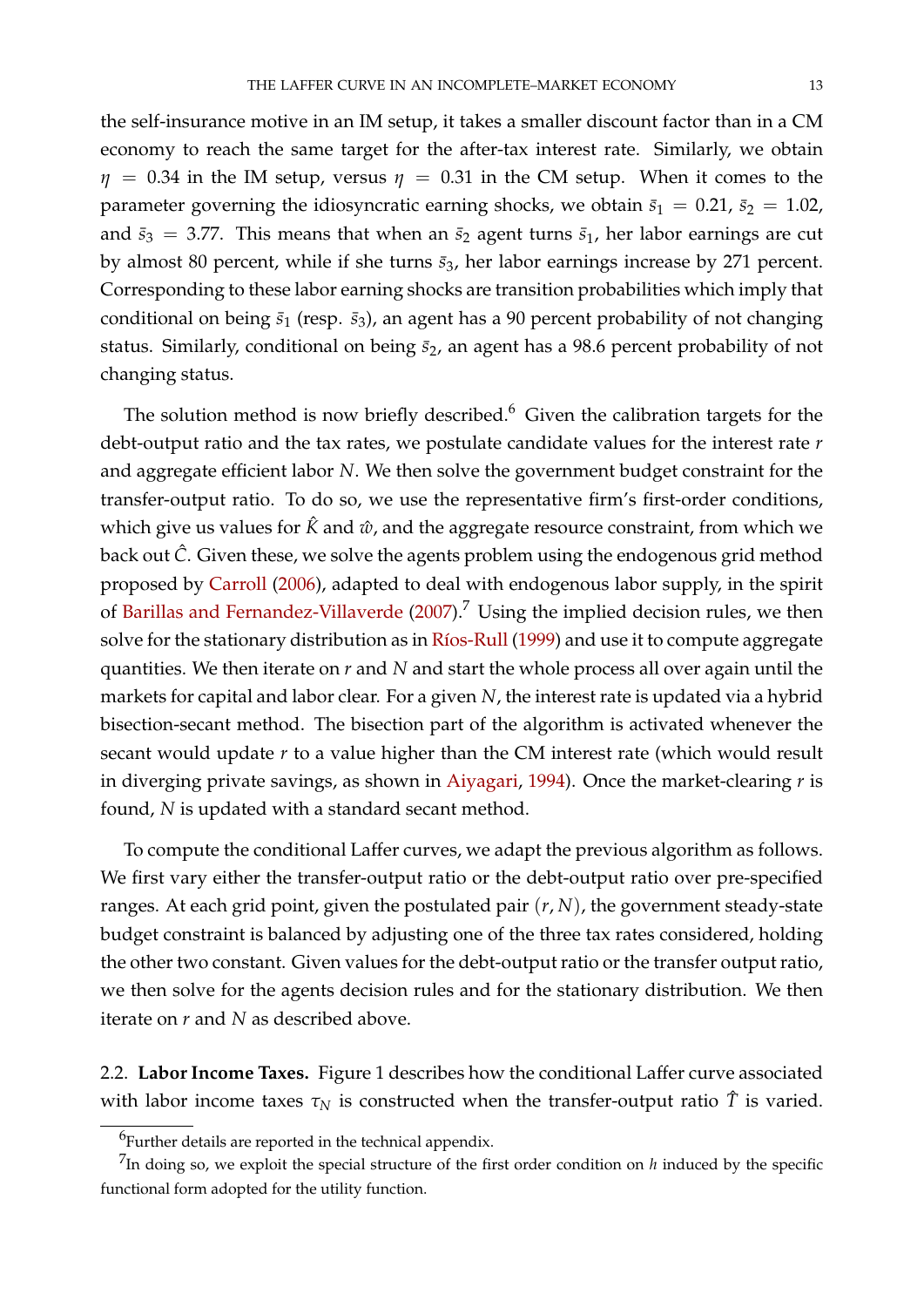

<span id="page-15-0"></span>FIGURE 1. Construction of the Laffer Curve Conditional on Transfers - Labor Income Taxes

**Note:** The benchmark fiscal setup is identified with a circle in the curves above. The plain gray line corresponds to the incomplete-market economy and the dashed gray curve is associated with the completemarket economy. The welfare-maximizing tax in the CM setup is identified with a triangle; the welfaremaximizing tax in the IM setup is identified with a square.

Panel A (top left graph) shows the relation between the level of fiscal revenues  $R(\hat{T})$  and *T*̂. Panel B (top right graph) shows the corresponding relation between  $\tau_N(\hat{T})$  and  $\hat{T}$ . Finally, panel C (bottom graph) is a combination of the previous two relations. The plain gray line corresponds to the IM setup and the dashed gray line is associated with the CM economy.

Both in the IM and CM economies, the Laffer curve conditional on  $\hat{T}$  has the classic inverted-*U* shape, as displayed in panel C. To understand this shape, consider a simplified setup in which  $\tau_A = \tau_C = 0$ . In this configuration, the government budget constraint simplifies to

$$
\hat{R}(\hat{T}) \equiv (1 - \theta)\tau_N(\hat{T}) = \hat{G} + \hat{T} + (r - \gamma)\hat{B}.
$$

Since  $\hat{G}$  and  $\hat{B}$  are held constant, assuming differentiability, we obtain from the above equation

$$
\frac{\partial \hat{R}}{\partial \hat{T}} = (1 - \theta) \frac{\partial \tau_N}{\partial \hat{T}} = 1 + \frac{\partial r}{\partial \hat{T}} \hat{B}.
$$

In the CM economy, since  $\partial r/\partial \hat{T} = 0$  (see the proof of proposition 1), fiscal revenues as a share of GDP  $\hat{R}(\hat{T})$  unambiguously increase when  $\hat{T}$  increases. As the above equation shows, this also implies that labor income taxes increase with  $\hat{T}$ . In turn, output declines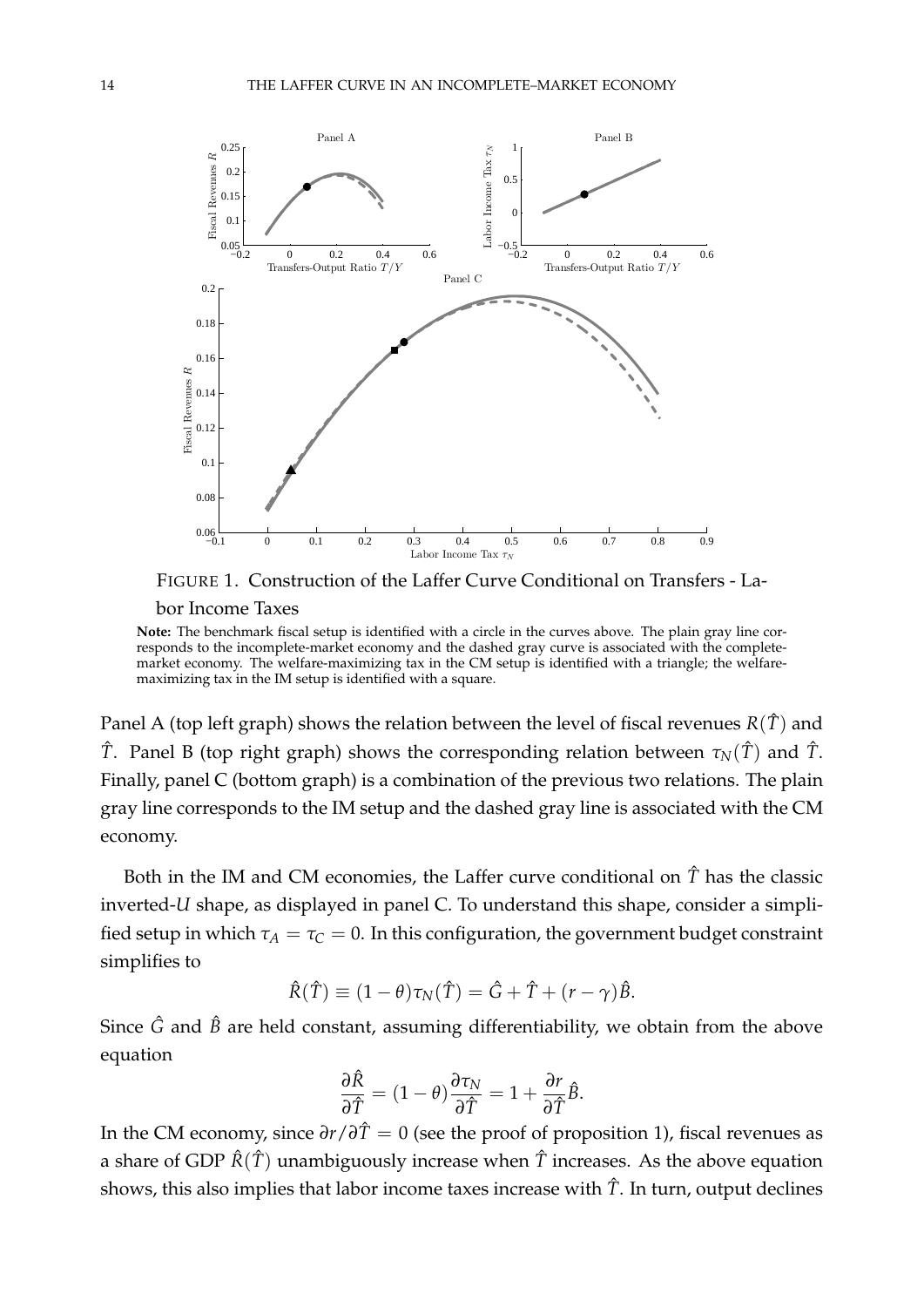when taxes rise. $8$  The level of fiscal revenues  $R$  is thus the product of a term which declines with *T*ˆ and another one which is an increasing function of *T*ˆ. This yields the inverted-*U* shape obtained for  $R(\hat{T})$  in the CM setup.

In the IM setup, changes in transfers impact on the steady-state interest rate. This is so because higher transfers reduce the self-insurance motive and thus reduce capital accumulation by private agents. We thus expect *∂r*/*∂T*ˆ to be positive. Since *B*ˆ is positive in our benchmark calibration, we obtain that  $\hat{R}$  increases with  $\hat{T}$ . For the same insurance motive, higher transfers also reduce the aggregate labor supply and the capital stock. This is reinforced by the fact that higher transfers come hands in hands with higher labor taxation. Since both  $N$  and  $\hat{K}$  decline, aggregate output  $\hat{Y}$  also declines. $^9$  $^9$  In turn, the level of fiscal revenues *R* is the product of  $\hat{R}$  and  $\hat{Y}$ , yielding the inverted-*U* shape.

Since, in both setups,  $\tau_N$  is an increasing function of  $\hat{T}$  (see panel B), the locus  $(\tau_N(\hat{T}), R(\hat{T}))$ inherits the inverted-*U* shape obtained for  $(\hat{T}, R(\hat{T}))$ , thus yielding a classic Laffer curve. In the general case, when  $\tau_C$  and  $\tau_A$  are non-zero, the above reasoning still holds but must also take into account the responses of *K*ˆ and *C*ˆ to changes in *T*ˆ. These endogenous responses combine together to define the curves reported in figure [1.](#page-15-0)

Notice that the conditional Laffer curve in the IM setup clearly resembles its CM counterpart. The key difference appears in the high  $τ_N$  region of panel C. Here, a given tax rate generates relatively more fiscal revenues than in the CM setup. This is clearly due to the relative inelasticity of labor supply in the IM economy (the aggregate labor elasticity to taxation is lower in the IM economy than in the CM economy). This translates into a tax rate maximizing revenues equal to 50.01 percent in the IM economy and 48.64 percent in the CM economy. This allows the government to raise 15.56 percent more revenues than in the benchmark calibration in the IM economy and only 13.77 percent in the CM economy. To sum up, when transfers are adjusted, resorting to a CM model or to an IM model to characterize the shape and peak of the labor income tax Laffer curve has only mild consequences.

Panel C in figure [1](#page-15-0) also reports the optimal labor income tax, i.e. the values of  $τ_N$ maximizing social welfare, given values for *B*ˆ, *G*ˆ, *τA*, and *τC*. [10](#page-16-2) In the CM model, the optimal  $\tau_N$  is equal to 4.8 percent (see the triangle in panel C). In the IM model, when transfers are varied, the optimal labor income tax is equal to 26 percent instead (see the

<span id="page-16-0"></span> $8$ One can show that this happens whenever consumption and leisure are normal goods.

<span id="page-16-2"></span><span id="page-16-1"></span> $^{9}$ See the technical appendix for figures reporting the response of aggregate variables to  $\hat{T}$ .

<sup>&</sup>lt;sup>10</sup>Given the utility function adopted in the paper, social welfare is equal to  $\int v(\hat{a}, s) dx + \eta \log(\hat{Y})$ . This corresponds to a measure of welfare in deviation from  $Z_t$ . Notice also that since the ratio  $\hat G$  is held constant throughout, we are comparing economies with different levels of government consumption. As in [Aiya](#page-28-4)[gari and McGrattan](#page-28-4) [\(1998\)](#page-28-4), we interpret this as an approximation to a setup where *G<sup>t</sup>* would be chosen optimally.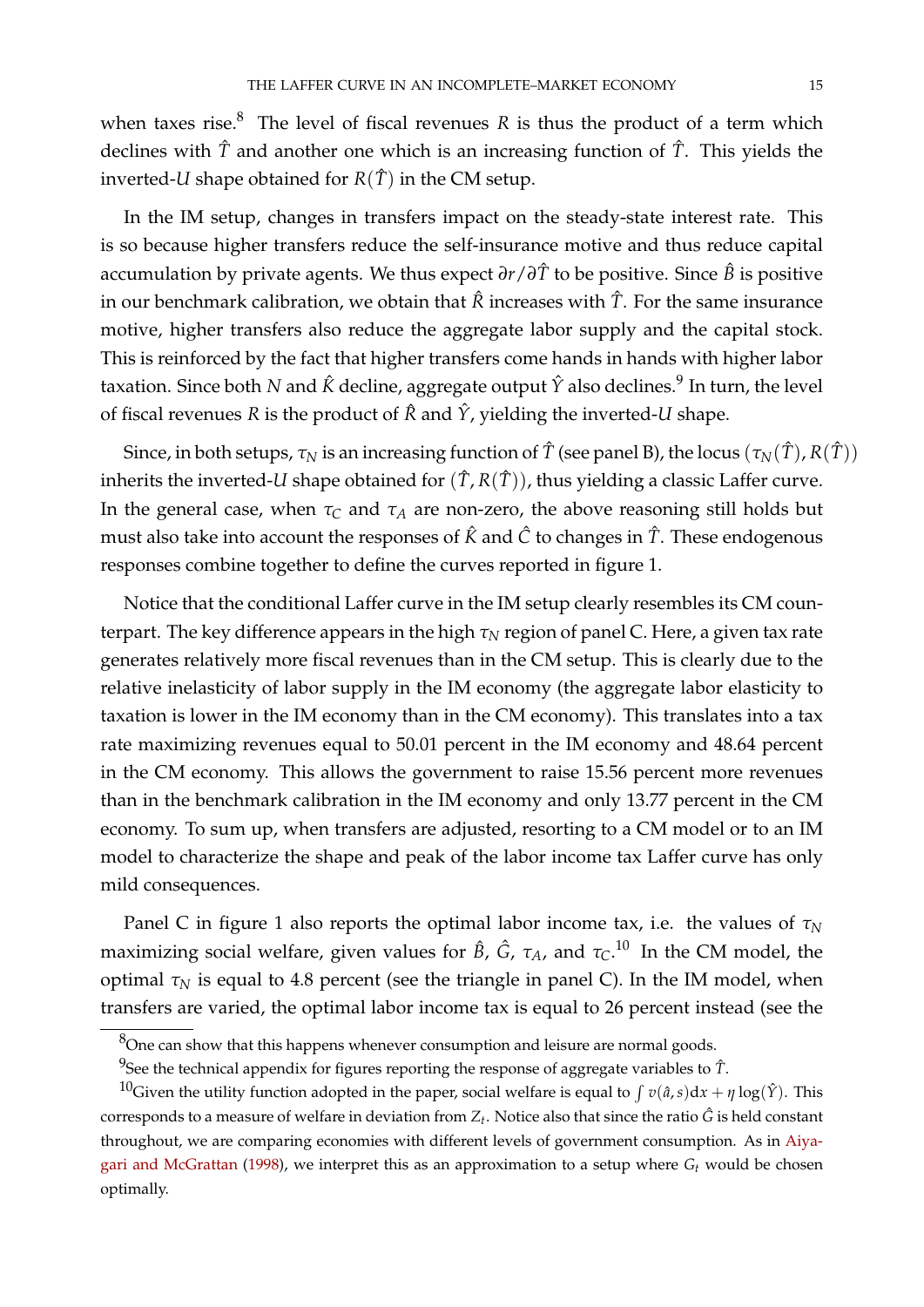

<span id="page-17-0"></span>FIGURE 2. Construction of the Laffer Curve Conditional on Debt - Labor Income Taxes

**Note:** The benchmark fiscal setup is identified with a point in the curves above. The black line corresponds to the incomplete-market economy and the dashed gray curve is associated with the complete-market economy. The welfare-maximizing tax in the CM setup is identified with a triangle; the welfare-maximizing tax in the IM setup is identified with a square.

star in panel C), close to its actual value (see the disk in figure [1\)](#page-15-0). Thus, even though the quasi-aggregation result obtained in [Krusell and Smith](#page-28-16) [\(1998\)](#page-28-16) seems to hold in our setup, we obtain, as in [Ljungqvist and Sargent](#page-28-10) [\(2008\)](#page-28-10), that there can be significantly different policy implications in an IM setup compared to its CM counterpart.

We turn now to the Laffer curve for labor income taxes  $\tau_N$  conditional on the debtoutput ratio  $\hat{B}$ . Figure [2](#page-17-0) describes how this curve is constructed. Panel A (top left graph) shows the relation between  $R(\hat{B})$  and  $\hat{B}$ . Panel B (top right graph) shows the corresponding relation between  $\tau_N(\hat{B})$  and  $\hat{B}$ . Finally, panel C (bottom graph) is a combination of the previous two relations. The black line corresponds to the IM setup and the dashed gray line is associated with the CM economy.

When debt is varied, the conditional Laffer curve now looks like an *S* oriented horizontally. In the left part of the graph, for relatively low tax levels, the Laffer curve has an increasing branch which continuously reaches the usual pattern as labor income taxes decrease. This junction takes place in what appears to be a minimum tax level which is close to 25 percent. Interestingly, the minimum labor income tax obtains for a debt-output ratio close to −96 percent. Above this level, there can be one, two, or three tax rates associated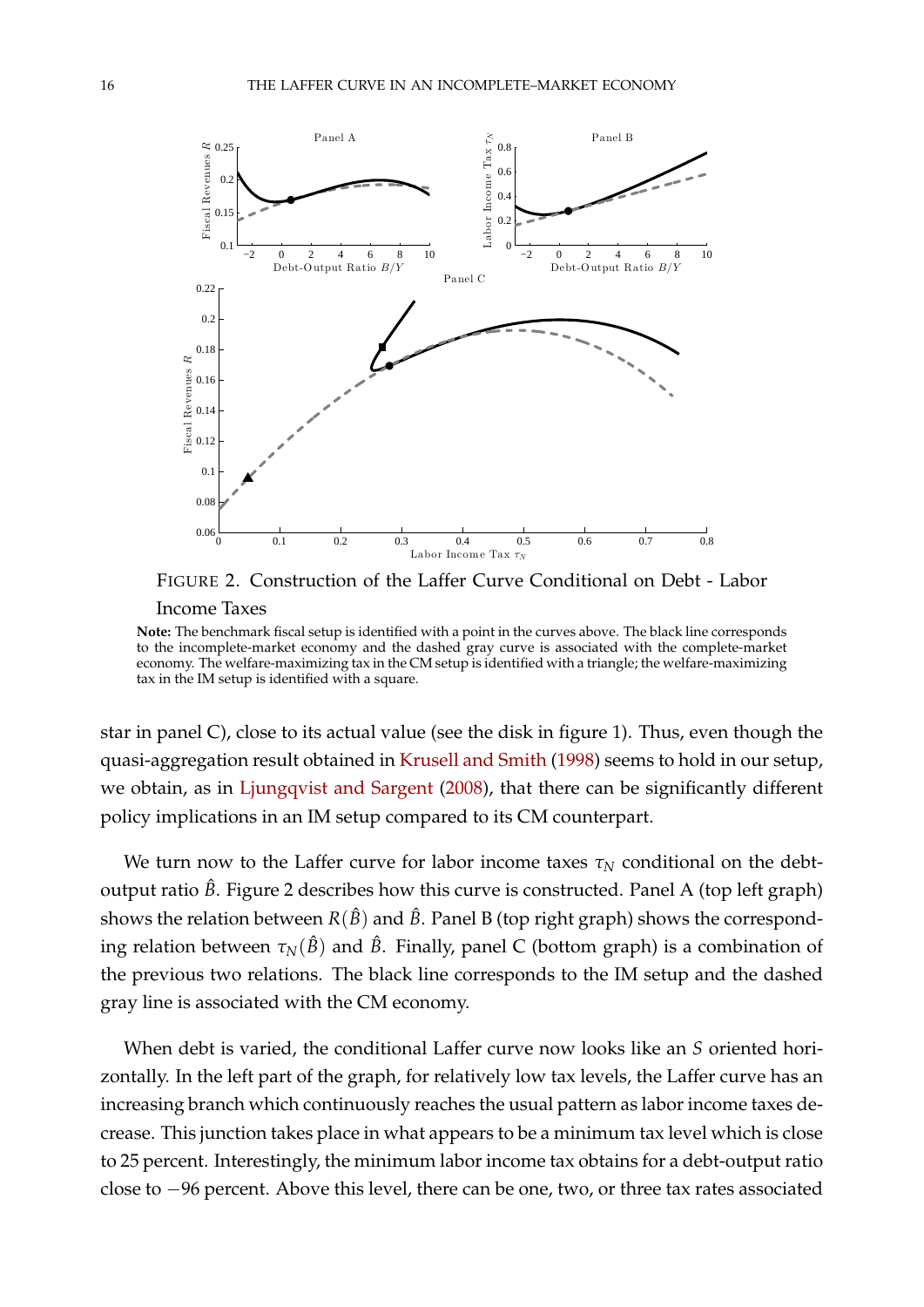with a given level of fiscal revenues. Put differently, there can be two levels of fiscal revenues associated with the same tax rate in the odd part of the Laffer curve conditional on debt: A high (resp. low) level associated with negative (resp. positive) debt. Also, in the regular part of this Laffer curve (i.e. the part that is indeed inverted-*U*-shaped), the revenue-maximizing labor income tax is 56 percent, allowing the government to raise 17.83 percent more revenues than in the benchmark situation.

What explains the odd shape of the Laffer curve in the left part of figure [2](#page-17-0) when the debt-output ratio is varied? To gain an insight, imagine once again a simplified setting in which  $\tau_C = \tau_A = 0$ . Assuming differentiability of fiscal revenues with respect to  $\hat{B}$ , one gets

$$
\frac{\partial \hat{R}}{\partial \hat{B}} = (1 - \theta) \frac{\partial \tau_N}{\partial \hat{B}} = (r - \gamma) + \hat{B} \frac{\partial r}{\partial \hat{B}}.
$$

Now, since public debt crowds out capital in the households portfolio, we expect *∂r*/*∂B*ˆ > 0. Indeed, as shown by [Aiyagari and McGrattan](#page-28-4) [\(1998\)](#page-28-4), when  $\hat{B}$  is large,  $\hat{K}$  gets smaller, which makes the equilibrium interest rate  $r$  increase. Conversely, when  $\hat{B}$  is negative and large in absolute value, private wealth *A*ˆ shrinks and the aggregate level of capital *K*ˆ increases, which makes the equilibrium interest rate decrease.

Thus the term *B*ˆ*∂r*/*∂B*ˆ changes sign when *B*ˆ changes sign. For a sufficiently negative debt-output ratio, we can thus observe a change in the sign of  $\partial \hat{R}/\partial \hat{B}$  and, since  $\hat{R}(\hat{B}) =$  $(1 - \theta)\tau_N(\hat{B})$ , a corresponding change in the sign of  $\partial \tau_N/\partial \hat{B}$ .

At the same time,  $\hat{K}$  and  $N$  decrease with  $\hat{B}$ , so that  $\hat{Y}$  is also decreasing with  $\hat{B}$ .<sup>[11](#page-18-0)</sup> Thus the level of fiscal revenues  $R(\hat{B})$  obtains as the product of a relation that changes sign and another one which is strictly decreasing, thus yielding a horizontal-*S* shape (see panel A). Now, given the non-monotonic response of  $\tau_N(\hat{B})$  (see panel B), the Laffer curve conditional on debt, which is a combination of panels A and B, exhibits a horizontal-*S* shape too (panel C).<sup>[12](#page-18-1)</sup>

Starting from a negative debt-output ratio  $\hat{B}$ , output,  $\tau_N$ , and  $R$  are large. As the government sells more and more assets, i.e. as  $\hat{B}$  increases, output and  $\tau_N$  decline, so that  $R$ declines too. This corresponds to the odd part of the Laffer curve. In this region, there are two forces at play. First, as  $\hat{B}$  increases, the capital stock decreases, thus implying declining real wages, resulting in declining aggregate labor *N*. Second, since *τ<sup>N</sup>* also decreases, agents are willing to supply more labor. It turns out that the first force dominates. Once the minimal tax is reached,  $\tau_N$  and  $\hat{R}$  start to increase again while  $\hat{Y}$  is still declining.

<span id="page-18-1"></span><span id="page-18-0"></span><sup>&</sup>lt;sup>11</sup>The results are reported in the technical appendix.

<sup>&</sup>lt;sup>12</sup>It is important at this stage to emphasize that the odd shape of the Laffer curve conditional on debt has nothing to do with a pathological behavior of the labor supply. In particular, the technical appendix reports that efficient hours are a decreasing function of *B*ˆ that closely mimic the behavior of hours worked in a CM setup.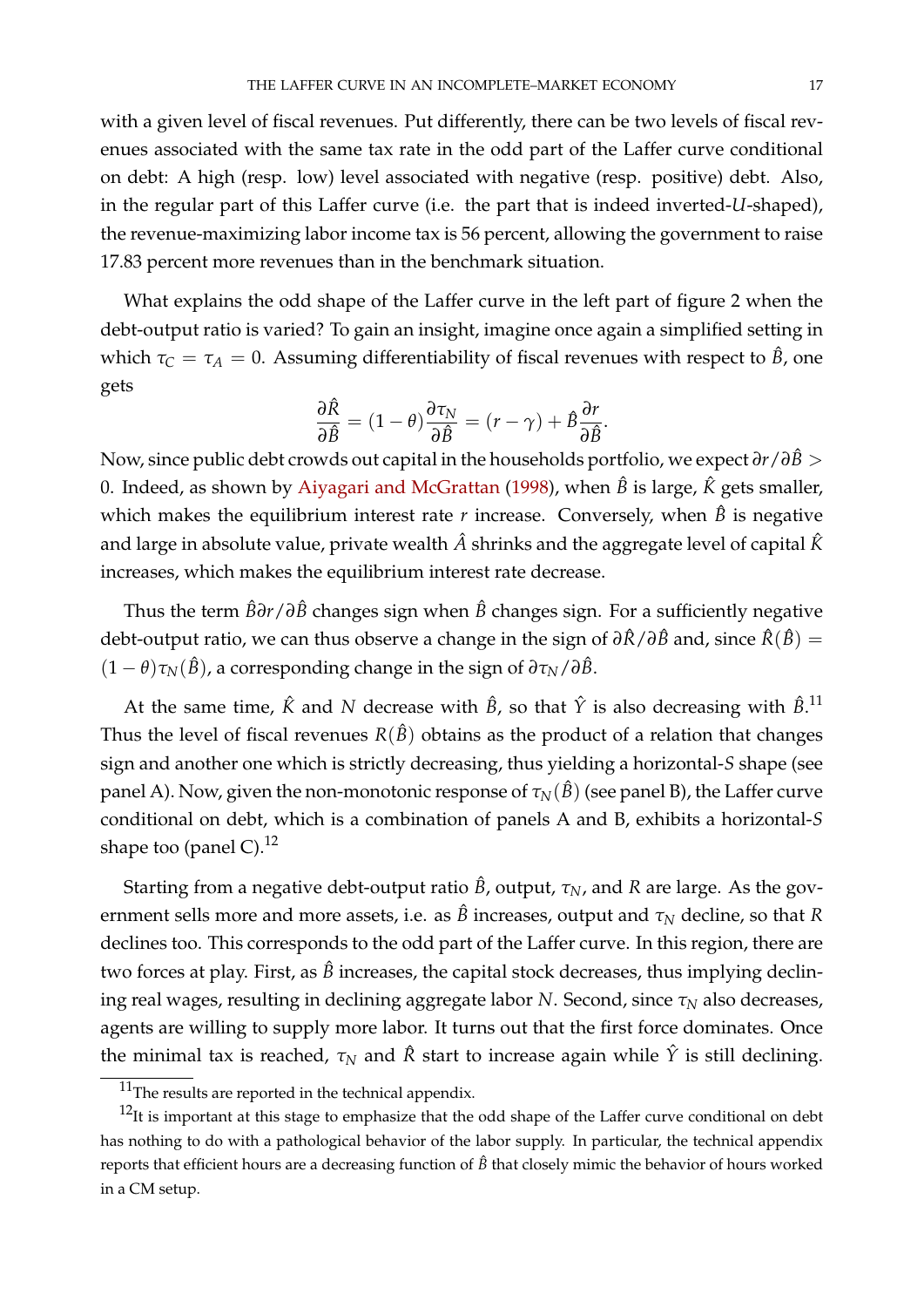This corresponds to the regular part of the Laffer curve, i.e. that which actually looks like an inverted *U*. In this region, increases in  $\tau_N$  first dominate the disincentive effects of taxation, up to the maximal tax rate from which disincentive effects start to dominate.

In the general case, when  $\tau_C$  and  $\tau_A$  are non-zero, the above reasoning still holds but must also take into account the responses of  $\hat{K}$  and  $\hat{C}$ . These endogenous responses combine together to define the particular point at which fiscal revenues exhibit the odd shape identified above. This also defines the minimal labor income tax.

The question then naturally arises as to the policy relevance of this odd section of the Laffer curve conditional on debt. To investigate this, we compute as before the tax rate maximizing social welfare. It turns out that in the IM model with debt varied, the optimal labor income tax is equal to 26.80 percent (see the square in figure [2\)](#page-17-0). The associated debtoutput ratio is close to  $-205$  percent.<sup>[13](#page-19-0)</sup> This means that the optimal tax rate precisely lies on the odd portion of the Laffer curve. This suggests that this part of the curve is not just a theoretical curiosity but is actually relevant from a policy perspective.

2.3. **Capital Income Taxes.** Figure [3](#page-20-0) reports three Laffer curves associated with variations in *τA*. The dashed gray curve corresponds to the CM economy. The plain gray line is the Laffer curve conditional on transfers  $\hat{T}$  in the IM setup. Finally, the black line is the Laffer curve conditional on debt  $\hat{B}$  in the IM economy. To save space, we dispense with a complete description of how the conditional Laffer curves are constructed, given that they parallel closely the steps explained before.

In the case when transfers are varied, the conditional Laffer curve associated with *τ<sup>A</sup>* has the standard inverted-*U* shape. It has the overall same shape as the curve that would obtain in the CM economy, as shown in figure [3.](#page-20-0) Once again, the key difference appears in the high *τ<sup>A</sup>* region of the graph. Here, a given tax rate generates relatively more fiscal revenues than in the CM setup. This is clearly due to the relative inelasticity of agents saving behavior in the IM economy. As in [Aiyagari](#page-28-0) [\(1994\)](#page-28-0), in this kind of economy where contingent assets are ruled out, agents self-insure by accumulating relatively more assets (physical capital or public debt) than in a CM setup. This translates into a tax rate maximizing revenues equal to 58.0 percent in the IM economy versus 53.0 percent in the CM economy. The government may then raise 3.14 percent more revenues than in the benchmark calibration in the IM economy and only 2.0 percent in the CM economy. Notice that the optimal capital income tax (holding  $\hat{G}$ ,  $\hat{B}$ ,  $\tau_N$ , and  $\tau_C$  constant) is close to 14 percent, as opposed to 0 percent in the CM version of the model.

<span id="page-19-0"></span> $13$ The optimal negative debt-output ratio confirms results previously obtained by Röhrs and Winter [\(2010\)](#page-29-1).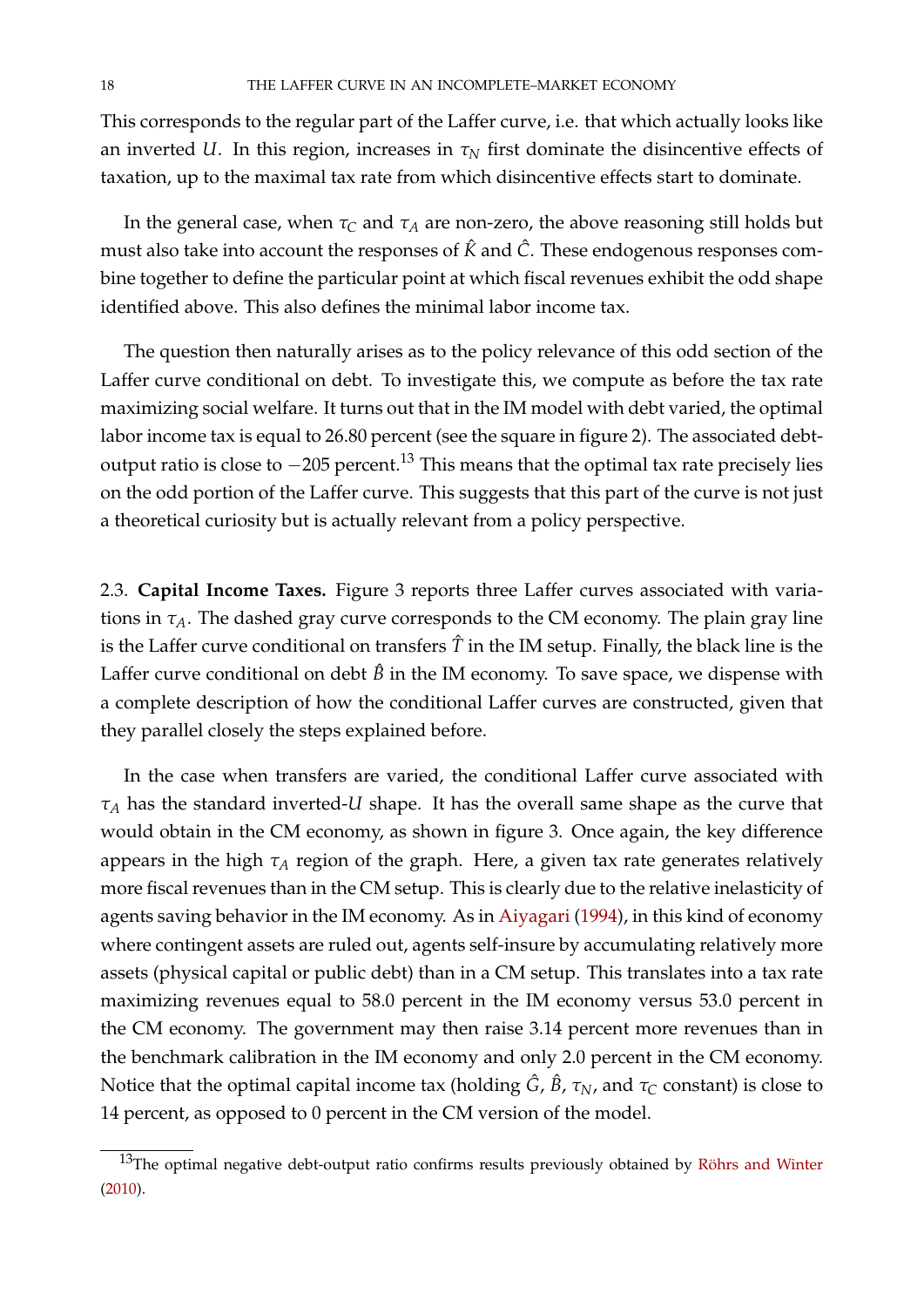

<span id="page-20-0"></span>FIGURE 3. Laffer Curves – Capital Income Tax

As was the case for labor income taxes, when the debt-output ratio  $\hat{B}$  is varied, we reach very different conclusions (see the black curve in figure [3\)](#page-20-0). Under this assumption too, the Laffer curve looks like an *S* oriented horizontally. In the left part of the graph, for relatively low tax levels, the Laffer curve has an increasing branch which reaches the regular pattern as capital income taxes decrease. Once again, this junction takes place in what appears to be a minimum tax level which is close to 25 percent. Interestingly, the minimum capital income tax obtains for a debt-output ratio close to −129 percent. Above this level, there can be one, two, or three tax rates associated with a given level of fiscal revenues. Also, in the regular part of this Laffer curve (i.e. the part that is indeed inverted-*U*-shaped), the revenue-maximizing capital income tax is 51.5 percent, allowing the government to raise 1.4 percent more revenues than in the benchmark situation. We find that the optimal tax on capital (holding  $\hat{G}$ ,  $\hat{T}$ ,  $\tau_N$ , and  $\tau_C$  constant) is about 36 percent. Once again, the associated tax-revenue mix lies on the odd part of the Laffer curve and is associated with a debt-output ratio of -180.6 percent.

2.4. **Consumption Taxes.** Figure [4](#page-21-0) reports three Laffer curves associated with variations in *τC*, defined in the exact same way as before. The dashed gray one corresponds to the CM economy, as above. The plain gray line is the Laffer curve associated with the IM economy, conditional on transfers *T*ˆ. Finally, the black line is the Laffer curve in the IM economy, conditional on the debt-output ratio *B*ˆ.

**Note:** Level of fiscal revenues as a function of labor income tax *τA*. Fiscal revenues are normalized by revenues in the benchmark fiscal setup, identified with a point in the curves above. IM stands for incomplete markets and CM for complete markets.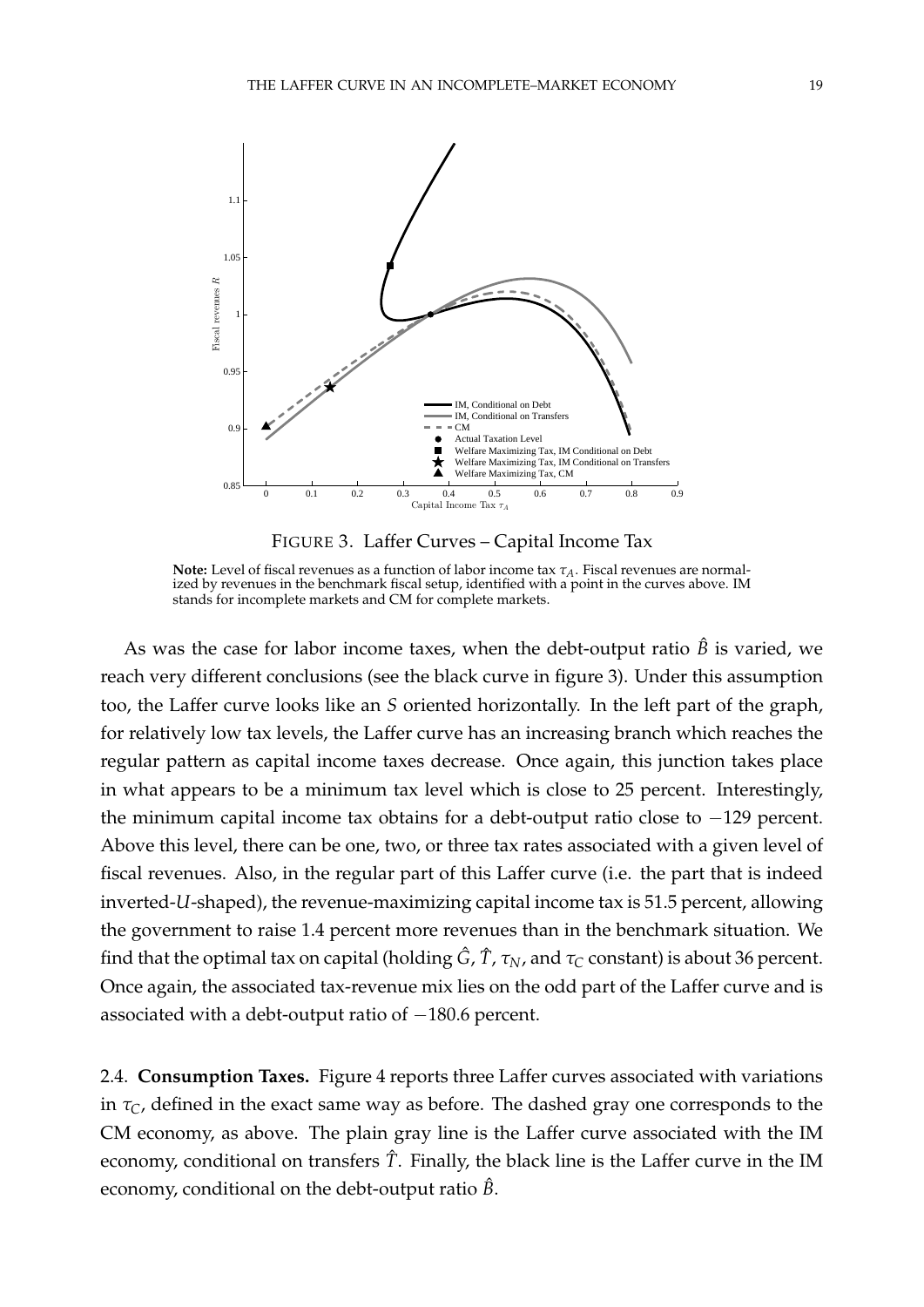

<span id="page-21-0"></span>FIGURE 4. Laffer Curves – Consumption Tax

As in [Trabandt and Uhlig](#page-29-0) [\(2011\)](#page-29-0), the Laffer curve associated with  $\tau_C$  does not exhibit a peak, either in the CM setup or in the IM setup with adjusted transfers. In the latter, fiscal revenues are slightly higher than in the former. Fundamentally, in both settings, taxing consumption is like taxing labor (both taxes show up similarly in the first-order condition governing labor supply). A difference, though, is that in an IM economy such as ours, agents with a low labor productivity choose not to work whenever they hold enough assets. Clearly, those agents would not suffer from labor income taxation but do suffer from consumption taxes. Combined with the relative inelasticity of labor supply in the IM setup, this explains why the government can raise more revenues in this framework than in the CM setup.

As in the previous sections, when the debt-output ratio  $\hat{B}$  is varied, we reach different conclusions (see the black curve in figure [4\)](#page-21-0). Under this assumption too, in the left part of the graph, for relatively low tax levels, the Laffer curve has an increasing branch which reaches the regular pattern as consumption taxes decrease. Once again, this junction takes place in what appears to be a minimum tax level which is close to 1.42 percent, associated with a debt-output ratio close to −110.8 percent. Above this level, there can be two tax rates associated with a given level of fiscal revenues.

Interestingly, when transfers are varied, the optimal  $\tau_c$  (holding the other fiscal parameters constant) is 12.8 percent (as opposed to 0 percent in the CM setup). In contrast,

**Note:** Level of fiscal revenues as a function of labor income tax *τA*. Fiscal revenues are normalized by revenues in the benchmark fiscal setup, identified with a point in the curves above. IM stands for incomplete markets and CM for complete markets.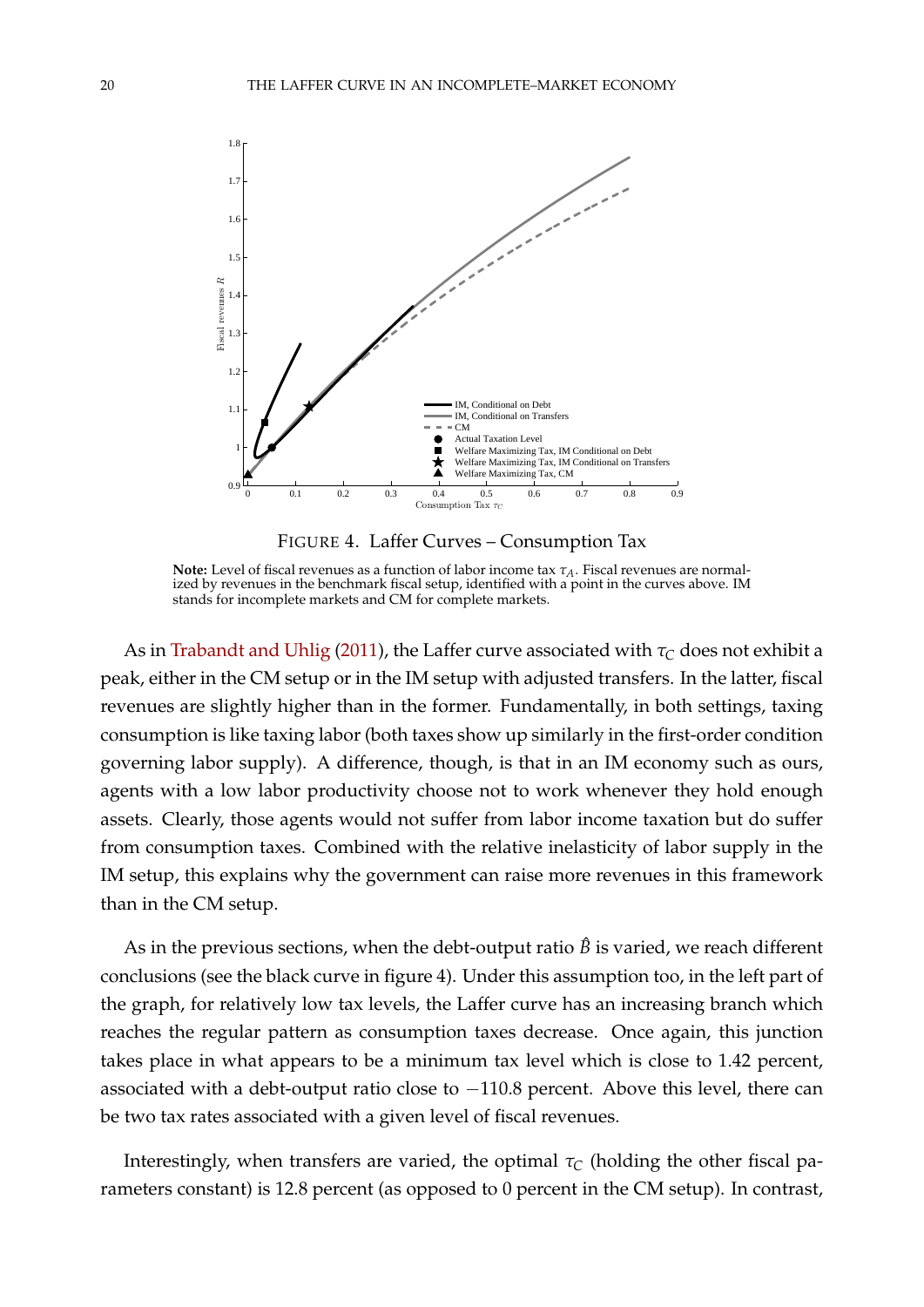

<span id="page-22-0"></span>FIGURE 5. Laffer Curves Conditional on *T*ˆ for Alternative *B*ˆ

**Note:** Laffer curves conditional on transfers, for alternative levels of the steady-state debtoutput ratio.

when debt is varied, the optimal  $\tau_C$  is about 3.4 percent (very close to actual data) and is located once more on the odd part of the curve.

2.5. **Corollary.** Propositions 1 establishes that the Laffer curves associated with  $\tau_i$ ,  $i \in$  $\{N, A, C\}$  do not depend on the debt-output ratio in a CM setup. Put another way, the Laffer curves in an economy with a debt-output ratio of 63 percent are the same as those in an economy with a debt-output ratio of 200 percent or −100 percent. However, the previous analyses suggest that we should not expect this property to hold in an IM framework, due to the general equilibrium feedback effect of public debt on the after-tax interest rate. To investigate this, this section studies how variations on the steady-state debt-output ratio impact on the Laffer curve conditional on transfers.

The results are reported in figure [5.](#page-22-0) Panels A, B, and C report the Laffer curves associated with labor income taxes, capital income taxes, and consumption taxes, respectively. For each tax considered in the analysis, three Laffer curves (conditional on transfers) are drawn, each associated with a different debt-output ratio. The dashed lines correspond to the benchmark calibration, in which  $\hat{B} = 0.63$ . The plain and the dotted lines correspond to alternative economies with  $\hat{B} = -1$  and  $\hat{B} = 2$ , respectively, holding all the other parameters to their benchmark value. As before, the circles indicate the benchmark calibration.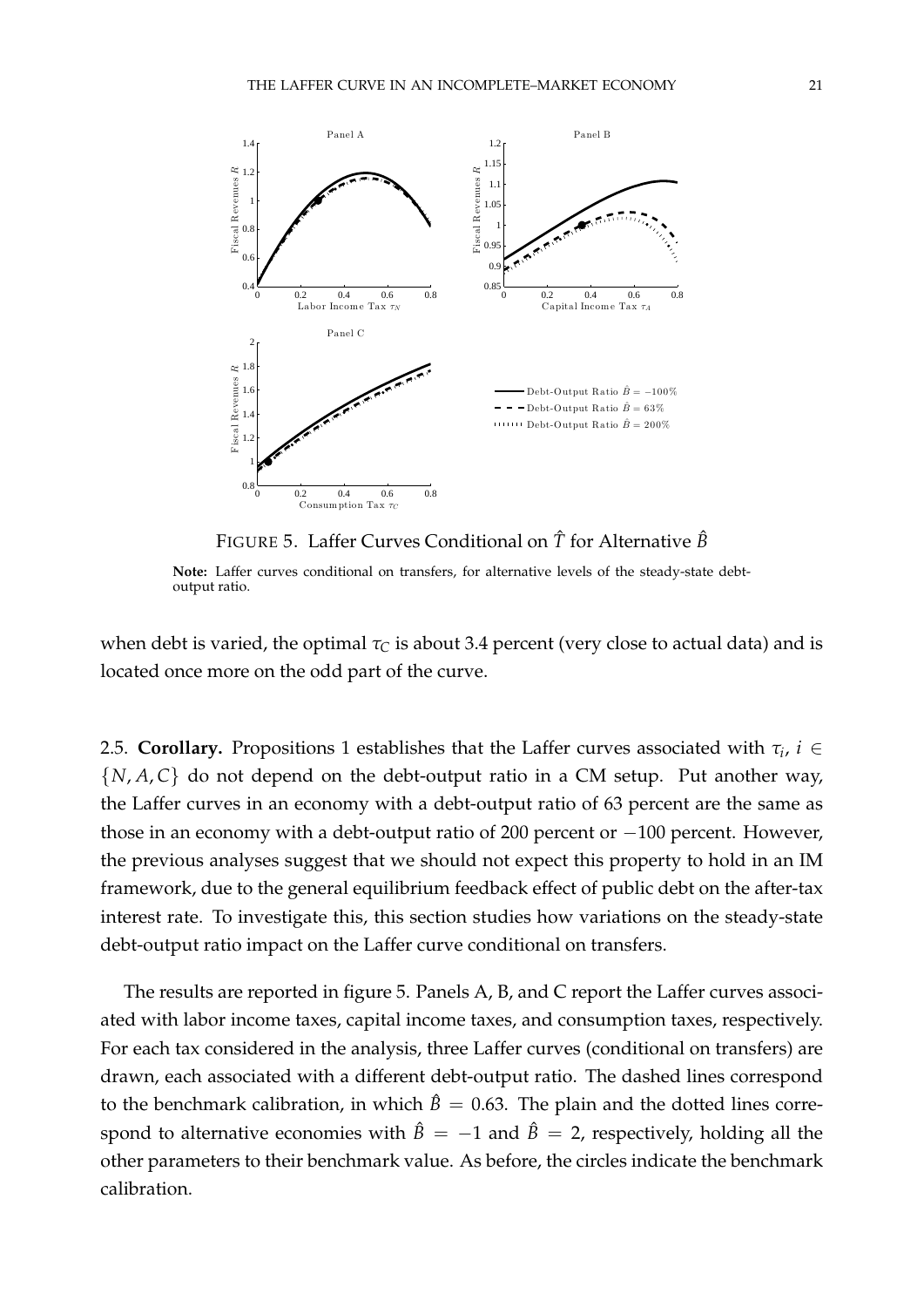Several interesting results emerge. First, panels A and C show that for positive debtoutput ratios, the Laffer curves associated with labor income taxes  $\tau_N$  or consumption taxes *τ<sup>C</sup>* hardly differ. This suggests that a high degree of public indebtedness will not impact much on the shape of the Laffer curve (conditional on transfers). In particular, for a steady-state debt-output ratio equal to 200 percent, the maximal labor income tax rate is 52 percent, yielding 15.19 percent more fiscal revenues than in the benchmark calibration, as opposed to a maximal tax of 50 percent and 15.56 percent more fiscal revenues in the case when the steady-state debt-output ratio is calibrated to 63 percent. To some extent, this is reassuring given the current fiscal context in the US. However, panels A and C also show that for negative debt levels, the Laffer curves on  $\tau_N$  and  $\tau_C$  are somewhat higher than their benchmark counterparts. In particular, for a steady-state debt-output ratio equal to −100 percent, the maximal labor income tax rate is 50 percent, yielding 19.25 percent more fiscal revenues than in the benchmark calibration.

More striking differences emerge from panel B which shows the Laffer curves associated with capital income taxation. First, the dotted line, corresponding to a debt-output ratio of 200 percent, is lower than its benchmark counterpart. This means that a higher ratio of public indebtedness reduces the extent to which the government can tax capital income. In particular, for a steady-state debt-output ratio equal to 200 percent, the maximal capital income tax rate is 54 percent, yielding 1.67 percent more fiscal revenues than in the benchmark calibration, as opposed to a maximal tax of 58 percent and 3.14 percent more fiscal revenues in the case when the steady-state debt-output ratio is calibrated to 63 percent. Second, the plain line, corresponding to a debt-output ratio of -100 percent, is much higher than its benchmark counterpart. In particular, for a steady-state debt-output ratio equal to −100 percent, the maximal capital income tax rate is 74 percent, yielding 10.77 percent more fiscal revenues than in the benchmark calibration, considerably more than what obtains when the debt-output ratio is calibrated to 63 percent.

#### 3. ROBUSTNESS

<span id="page-23-0"></span>In this section, we explore the robustness of our results to alternative assumptions regarding government consumption and the stochastic process governing idiosyncratic productivity shocks.

3.1. **Alternative Assumption on Government Consumption.** As in [Aiyagari and Mc-](#page-28-4)[Grattan](#page-28-4) [\(1998\)](#page-28-4), Flodén [\(2001\)](#page-28-5), and Röhrs and Winter [\(2010\)](#page-29-1), we have assumed a constant share of government consumption in output, i.e. a constant  $\hat{G}$ . In general, this is not an innocuous assumption. For example, in the CM version of our model, this resulted in an optimal tax rate on labor income different from 0. More broadly, this assumption has strong implications on the tax bases response to changes in taxes. This is so because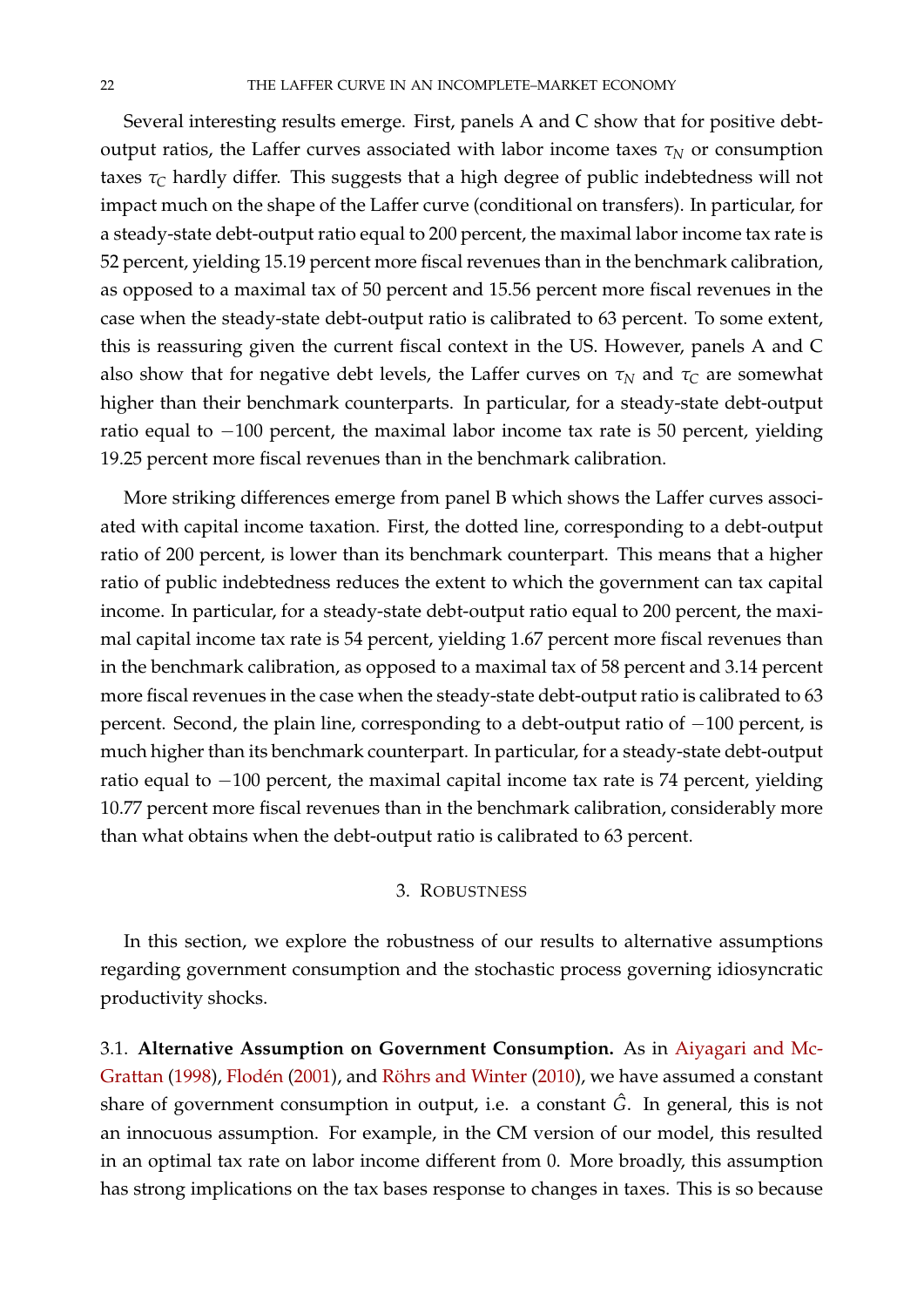

<span id="page-24-1"></span>FIGURE 6. Laffer Curves - Alternative Assumption on *G<sup>t</sup>*

**Note:** Level of fiscal revenues as a function of tax rates when  $G_t/Z_t$  is held constant. Fiscal revenues are normalized by revenues in the benchmark fiscal setup, identified with a point in the curves above. IM stands for incomplete markets and CM for complete markets. The level of public consumption is assumed to be constant.

it imposes a certain pattern on the way government consumption crowds out private consumption.<sup>[14](#page-24-0)</sup>

In this section, we relax our previous assumption and impose instead that *Gt*/*Z<sup>t</sup>* be constant. Thus as  $\hat{Y}$  decreases, the share of government consumption in output increases. We redo our Laffer curve calculations under this alternative assumption. In general, this does not raise special problems, except when we consider the Laffer curve associated conditional on  $\hat{B}$ . In this case, we must add an extra loop on the government budget constraint to make sure that the after tax interest rate is never updated to values higher than  $(1 + \gamma)/\beta - 1$ . If it were the case, our algorithm would never converge, for reasons discussed in [Aiyagari](#page-28-0) [\(1994\)](#page-28-0).

The results are reported on figure [6.](#page-24-1) The figure contains three subplots, each associated with one of the three tax rates considered in the analysis. In each case, we report three Laffer curves: the one deriving from the CM version of the model, the one in the IM model when transfers are adjusted, and the one in the IM model when debt is varied instead. As before, we also report the welfare-maximizing taxes. In those exercises, the resulting government consumption-output ratio ranges from 14 percent to 30 percent as opposed to 18 percent in the benchmark calibration.

<span id="page-24-0"></span> $14$ Notice also that welfare comparisons are not well defined when the level of government spending is not fixed.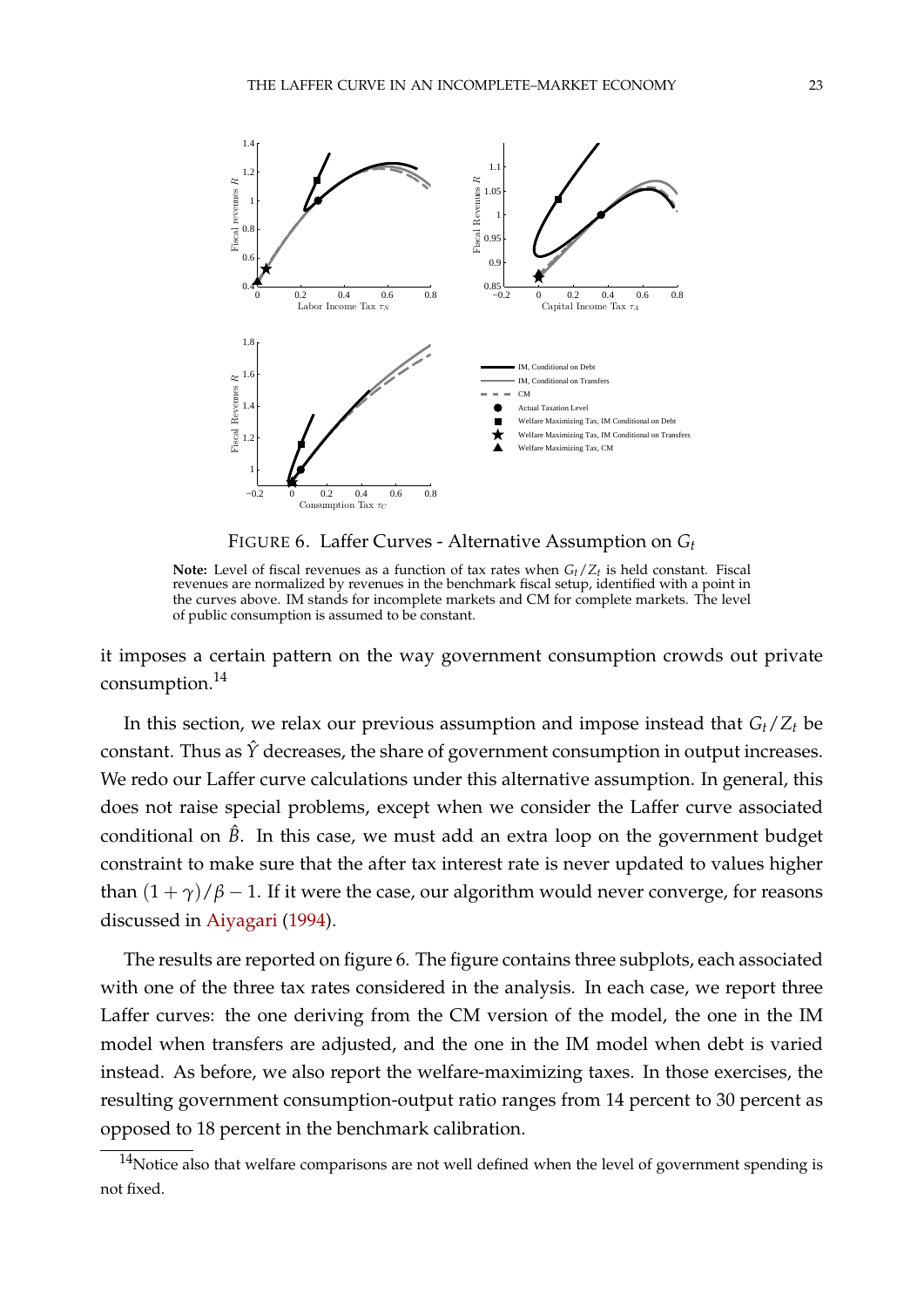

<span id="page-25-0"></span>FIGURE 7. Laffer Curves - Alternative Assumption on *s<sup>t</sup>*

**Note:** Level of fiscal revenues as a function of tax rates when  $s_t$  is calibrated as in Flodén [\(2001\)](#page-28-5). Fiscal revenues are normalized by revenues in the benchmark fiscal setup, identified with a point in the curves above. IM stands for incomplete markets and CM for complete markets.

We obtain qualitatively the same results as in the previous section. When transfers are adjusted, the IM and CM Laffer curves have a similar pattern. However, when debt is adjusted instead, the Laffer curve exhibits once again the horizontal *S* shape. Several differences with respect to the constant  $\hat{G}$  case are worth mentioning. First, consistent with standard results, the optimal taxes are all equal to zero in the CM model (see the triangle in figure [6\)](#page-24-1). In the IM model with transfers adjusted, we also find much lower optimal tax rates than before. The optimal capital income and consumption taxes should be set to zero while the optimal labor income tax is 4 percent. These values are not even remotely close to the actual values for taxes. In contrast, when debt is adjusted, we obtain optimal values for *τN*, *τA*, and *τ<sup>C</sup>* equal to 27.56 percent, 11.00 percent, and 5.21 percent, respectively. Except for capital income taxes, these values are very close to the actual values for taxes. In each case, the optimal debt-output ratios are lower than −300 percent. Second, the Laffer curve associated with  $\tau_A$  is now somewhat steeper than when  $\hat{G}$  was held constant. Also, when debt is adjusted, the capital income tax covers a much wider range of values than under a constant government consumption-output ratio.

3.2. **Alternative Assumption on Idiosyncratic Shocks.** Up to now, we focused on a specification for idiosyncratic productivity shocks that allowed the benchmark IM to reproduce key characteristics of the wealth distribution. As suggested by Röhrs and Winter [\(2010\)](#page-29-1), such an endeavor is crucial if one is interested in assessing the optimal quantity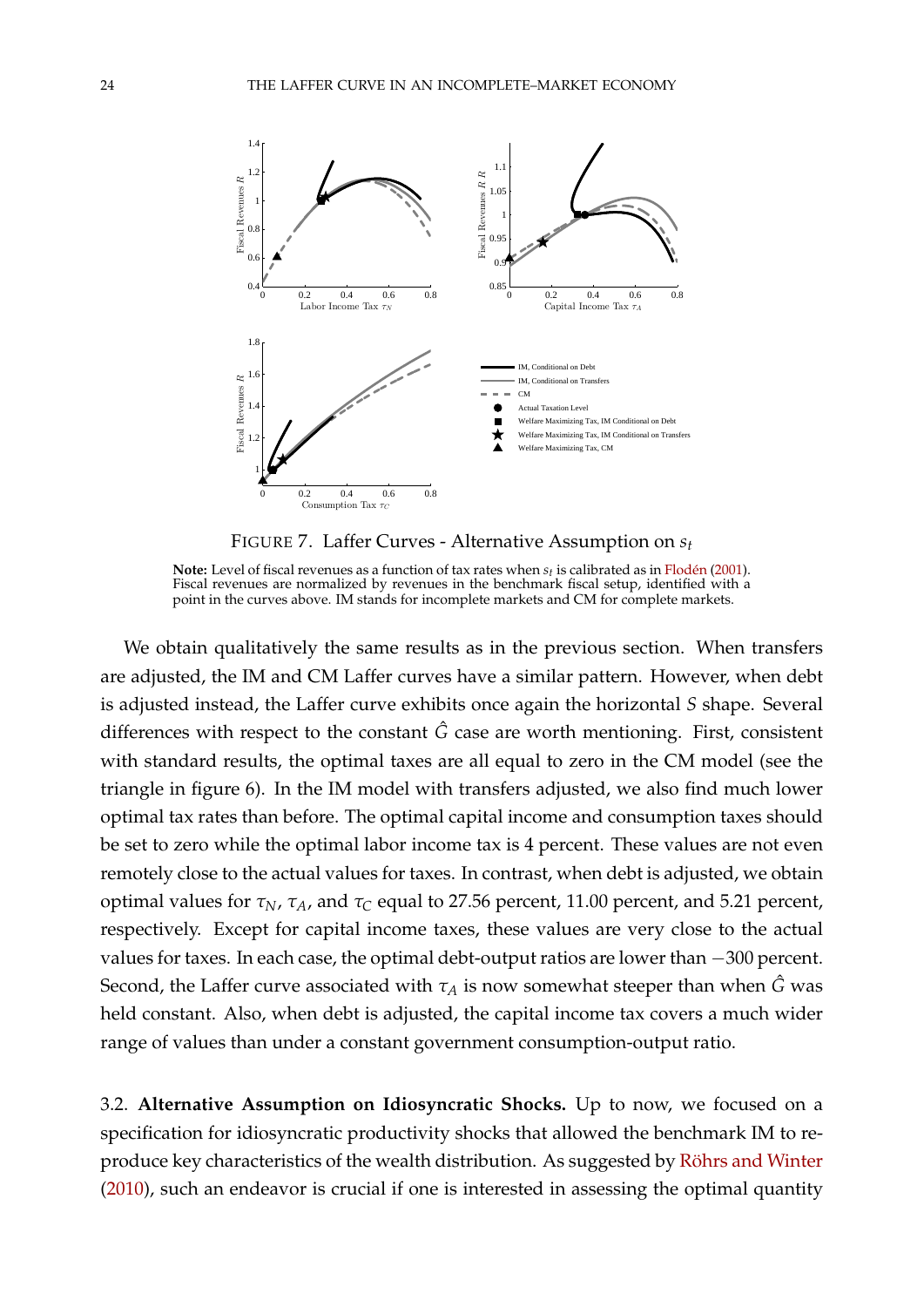of debt. As a matter of fact, we found that the odd part of the Laffer curve contains the tax-revenue mix corresponding to this optimal level, which was found to be negative, as convincingly argued by Röhrs and Winter [\(2010\)](#page-29-1).

This may suggest that the odd part of the Laffer curve could prove sensitive to the calibration of the idiosyncratic labor earning shocks. To investigate this, we recompute the Laffer curves using an alternative specification for idiosyncratic shocks {*st*}. We follow Flodén [\(2001\)](#page-28-5) and assume that  $log(s_t)$  follows an AR(1) process  $log(s_t)$  =  $\rho \log(s_{t-1}) + \sigma_{\epsilon} \epsilon_t$  with  $\epsilon_t \sim N(0, 1)$ ,  $\rho = 0.9$  and  $\sigma_{\epsilon} = 0.21$ . This process is then approximated with a discrete Markov chain, using the method developed by [Tauchen](#page-29-4) [\(1986\)](#page-29-4). To do so, we allow for 7 states in the discrete Markov chain. Holding all the other parameters to their previous value, the model now delivers a Gini coefficient for the wealth distribution equal to 0.64, implying a much lower degree of wealth inequality than in the benchmark calibration. Similarly, under this alternative calibration, the wealth held by the 40 percent poorest amounts to 2.6 percent of total wealth. The bottom line is that under this alternative calibration, we obtain a very different wealth distribution.<sup>[15](#page-26-0)</sup>

Figure [7](#page-25-0) reports the Laffer curves obtained under this alternative calibration. As before, we also report the curves associated with the CM version of the model. What conclusion can we draw from this exercise? First, we obtain slightly different levels of optimal taxes, though this is not particularly striking. However, when debt is adjusted, we no longer obtain negative levels for the optimal debt-output ratio. This is just a confirma-tion of results obtained by Röhrs and Winter [\(2010\)](#page-29-1). Second, and more interestingly, the odd part of the Laffer curve which arises when debt is adjusted still appears under this alternative calibration. Thus, the mere existence of this phenomenon does not seem to depend particularly on our benchmark calibration for idiosyncratic shocks.

#### 4. CONCLUSION

In this paper, we have inspected how allowing for liquidity-constrained agents and incomplete financial markets impacts on the shape of the Laffer curve. To address this question, we formulated a neoclassical growth model along the lines of [Aiyagari and](#page-28-4) [McGrattan](#page-28-4) [\(1998\)](#page-28-4). The model was calibrated to the US economy to mimic great ratios as well as moments related to the wealth distribution. We paid particular attention to which of debt or transfers is adjusted to balance the government budget constraint as taxes are varied. While in a complete-market (CM) framework, this does not matter, opting to adjust debt rather than transfers can potentially make a big difference in an incompletemarket (IM) setup.

<span id="page-26-0"></span><sup>15</sup>We also considered a version in which *<sup>η</sup>* and *<sup>β</sup>* are re-calibrated to match the same targets as before. This does not change our qualitative conclusions.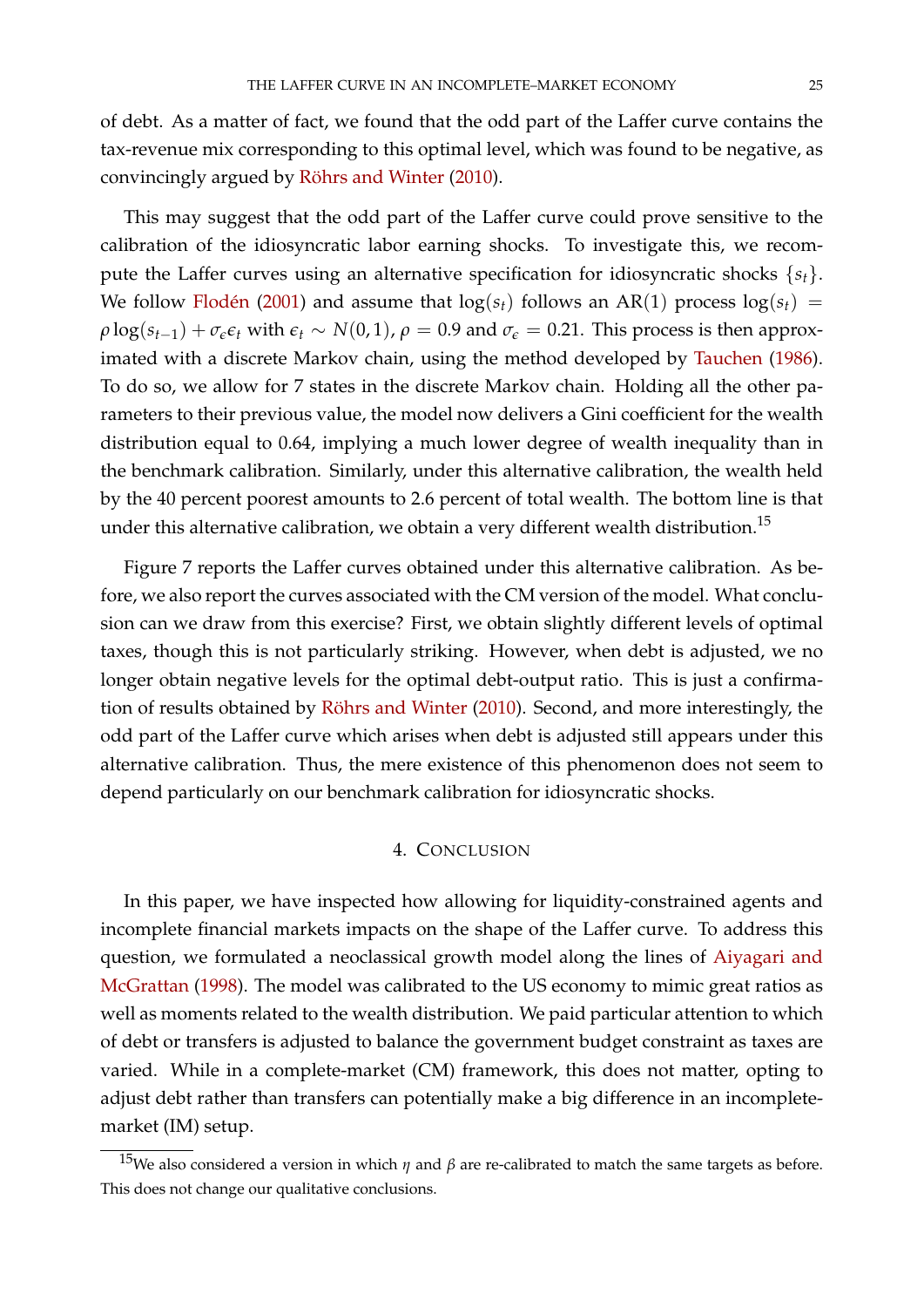Our main quantitative findings are the following. When it comes to labor and capital income taxes, the CM and IM models deliver similar Laffer curves when transfers are adjusted. The slippery slope is a little bit farther to the right in the IM model. This results from households using labor supply and savings to self-insure, allowing for a greater level of taxation. However, when public debt is adjusted, the shape of the Laffer curve is dramatically affected: The conditional Laffer curve now looks like a horizontal *S*. First, for a positive debt, the slippery curve moves to the right as in the case of lump-sum transfers adjustments. Second, for a negative public debt, government revenues increase with debt. This implies that three tax rates compatible with the same level of fiscal revenues can exist. Finally, when consumption tax is considered, the CM and IM models exhibit broadly similar shapes when transfers are adjusted, each of them displaying no peak. Once again, when public debt is adjusted instead, there exist two consumption taxes delivering the same level of fiscal revenues. The horizontal *S* shape of Laffer curves in the IM setup comes from the non-monotonic response of tax rates to changes in public debt.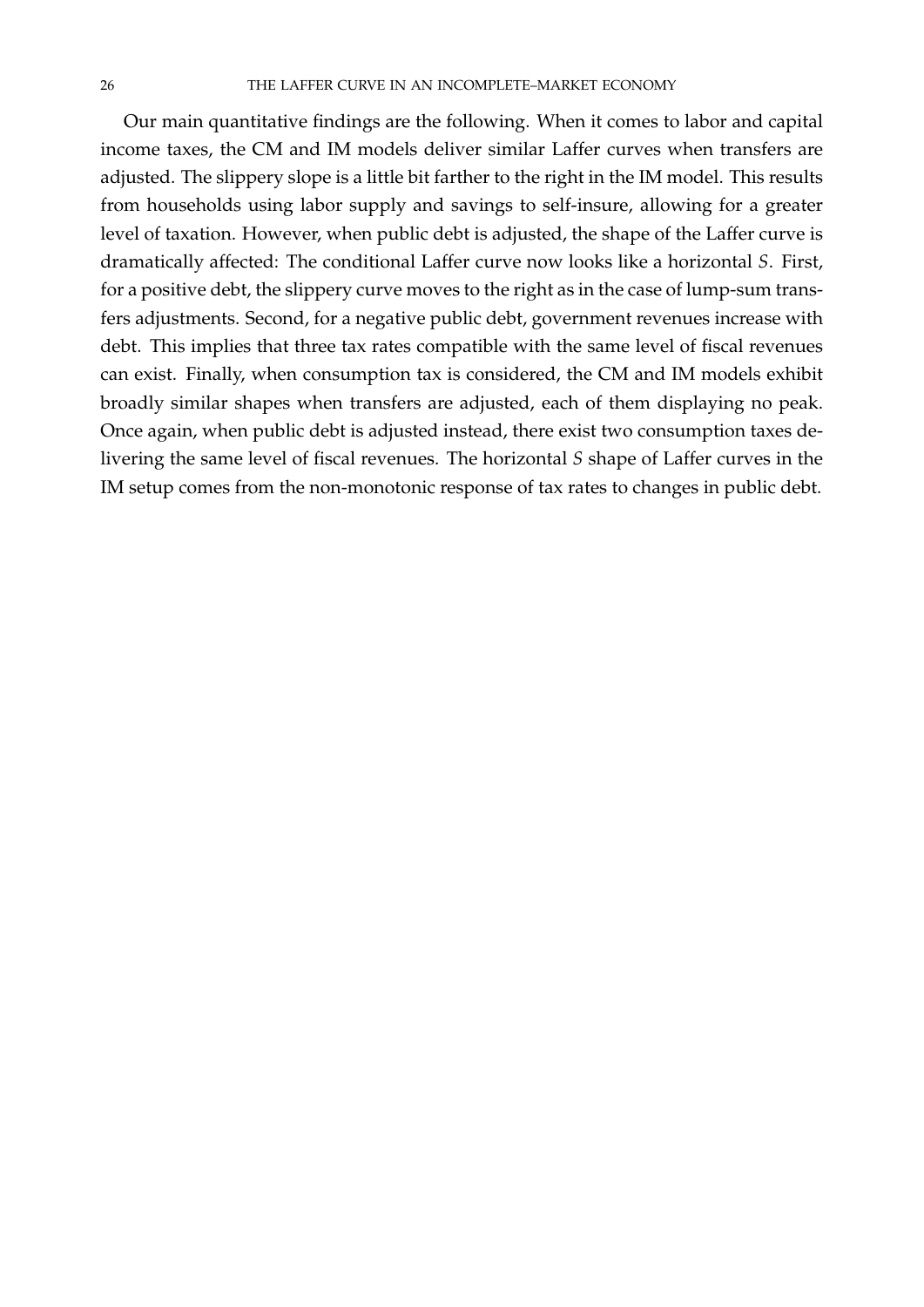#### **REFERENCES**

- <span id="page-28-0"></span>AIYAGARI, S. R. (1994): "Uninsured idiosyncratic risk and aggregate saving," *The Quarterly Journal of Economics*, 109(3), 659–84.
- <span id="page-28-4"></span>AIYAGARI, S. R., AND E. R. MCGRATTAN (1998): "The optimum quantity of debt," *Journal of Monetary Economics*, 42(3), 447–469.
- <span id="page-28-11"></span>ALONSO-ORTIZ, J., AND R. ROGERSON (2010): "Taxes, transfers and employment in an incomplete markets model," *Journal of Monetary Economics*, 57(8), 949–958.
- <span id="page-28-15"></span>BARILLAS, F., AND J. FERNANDEZ-VILLAVERDE (2007): "A generalization of the endogenous grid method," *Journal of Economic Dynamics and Control*, 31(8), 2698–2712.
- <span id="page-28-3"></span>BLINDER, A. S. (1981): "Thoughts on the Laffer curve," in *Proceedings of the Fifth Annual Economic Policy Conference of the Federal Reserve Bank of Saint-Louis, The Supply-Side Effects of Economic Policy*, ed. by L. H. Meyer.
- <span id="page-28-14"></span>CARROLL, C. D. (2006): "The method of endogenous gridpoints for solving dynamic stochastic optimization problems," *Economics Letters*, 91(3), 312–320.
- <span id="page-28-13"></span>DÍAZ-GÍMENEZ, J., A. GLOVER, AND J.-V. RÍOS-RULL (2011): "Facts on the distribution of earnings, income, and wealth in the United States: 2007 update," *Quarterly Review, Federal Reserve Bank of Minneapolis*, 34(1), 2–31.
- <span id="page-28-6"></span>DOMEIJ, D., AND J. HEATHCOTE (2004): "On the distributional effects of reducing capital taxes," *International Economic Review*, 45(2), 523–554.
- <span id="page-28-2"></span>FELDSTEIN, M. (1986): "Supply-side economics: Old truths and wew claims," *American Economic Review*, 76(2), 26–30.
- <span id="page-28-5"></span>FLODÉN, M. (2001): "The effectiveness of government debt and transfers as insurance," *Journal of Monetary Economics*, 48(1), 81–108.
- <span id="page-28-9"></span>FLODÉN, M., AND J. LINDÉ (2001): "Idiosyncratic risk in the United States and Sweden: Is there a role for government insurance?," *Review of Economic Dynamics*, 4(2), 406–437.
- <span id="page-28-7"></span>HEATHCOTE, J. (2005): "Fiscal policy with heterogeneous agents and incomplete markets," *Review of Economic Studies*, 72(1), 161–188.
- <span id="page-28-8"></span>INTERNATIONAL MONETARY FUND (2013): *World Economic Outlook*. International Monetary Fund, Washington.
- <span id="page-28-16"></span>KRUSELL, P., AND A. A. SMITH (1998): "Income and wealth heterogeneity in the macroeconomy," *Journal of Political Economy*, 106(5), 867–896.
- <span id="page-28-10"></span>LJUNGQVIST, L., AND T. J. SARGENT (2008): "Taxes, benefits, and careers: Complete versus incomplete markets," *Journal of Monetary Economics*, 55(1), 98–125.
- <span id="page-28-12"></span>MENDOZA, E. G., A. RAZIN, AND L. L. TESAR (1994): "Effective tax rates in macroeconomics: Cross-country estimates of tax rates on factor incomes and consumption," *Journal of Monetary Economics*, 34(3), 297–323.
- <span id="page-28-1"></span>PIJOAN-MAS, J. (2006): "Precautionary savings or working longer hours?," *Review of Economic Dynamics*, 9(2), 326–352.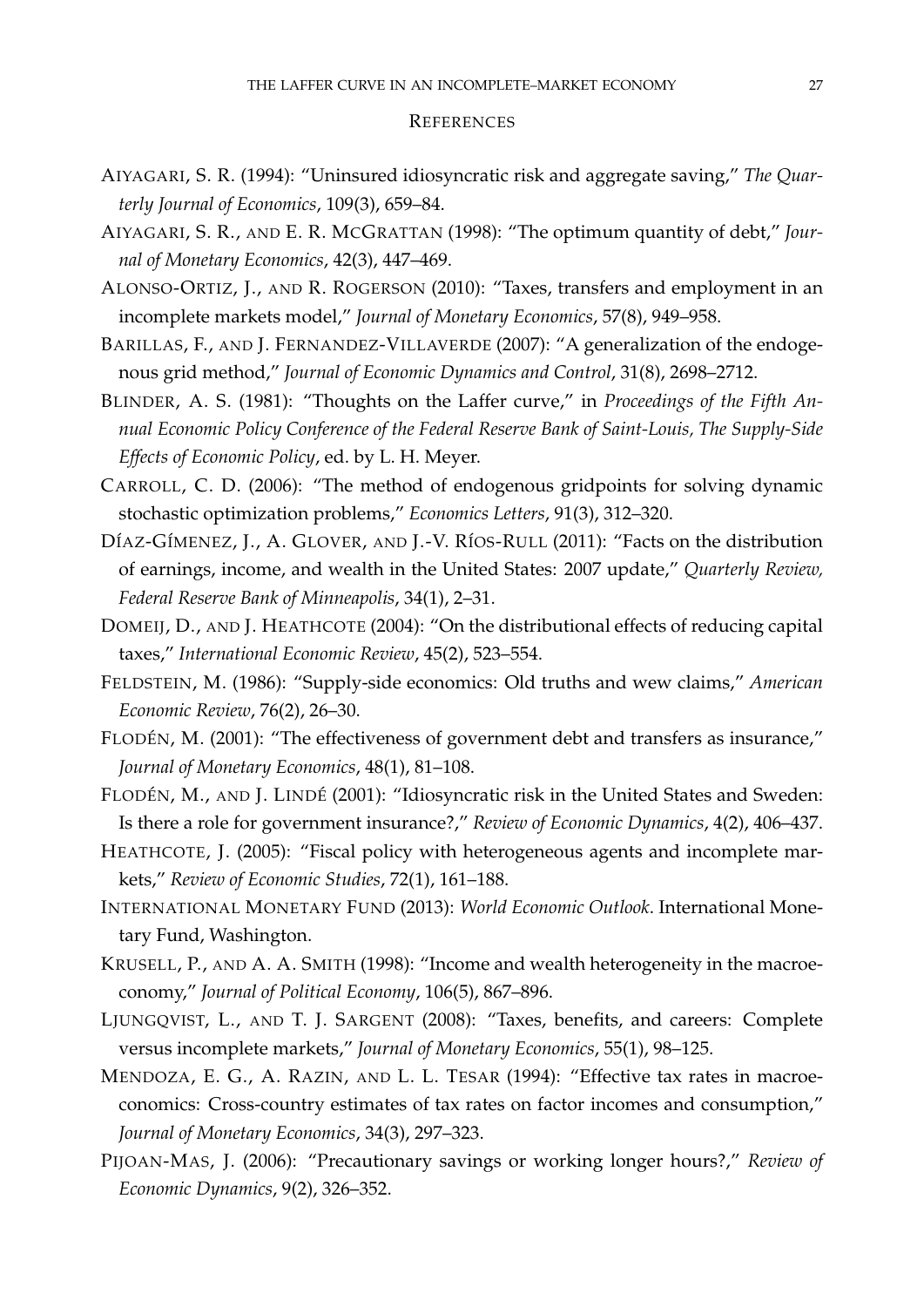- <span id="page-29-2"></span>PRESCOTT, E. C. (2004): "Why do Americans work so much more than Europeans?," *Quarterly Review, Federal Reserve Bank of Minneapolis*, 28(1), 2–13.
- <span id="page-29-3"></span>RÍOS-RULL, J.-V. (1999): "Computation of equilibria in heterogeneous-agent models," in *Computational Methods for the Study of Dynamic Economies*, ed. by R. Marimon, and A. Scott. OxFord University Press.
- <span id="page-29-1"></span>RÖHRS, S., AND C. WINTER (2010): "Wealth inequality and the optimal level of government debt," mimeo, University of Zurich.
- <span id="page-29-4"></span>TAUCHEN, G. (1986): "Finite state markov-chain approximations to univariate and vector autoregressions," *Economics Letters*, 20(2), 177–181.
- <span id="page-29-0"></span>TRABANDT, M., AND H. UHLIG (2011): "The Laffer curve revisited," *Journal of Monetary Economics*, 58(4), 305–327.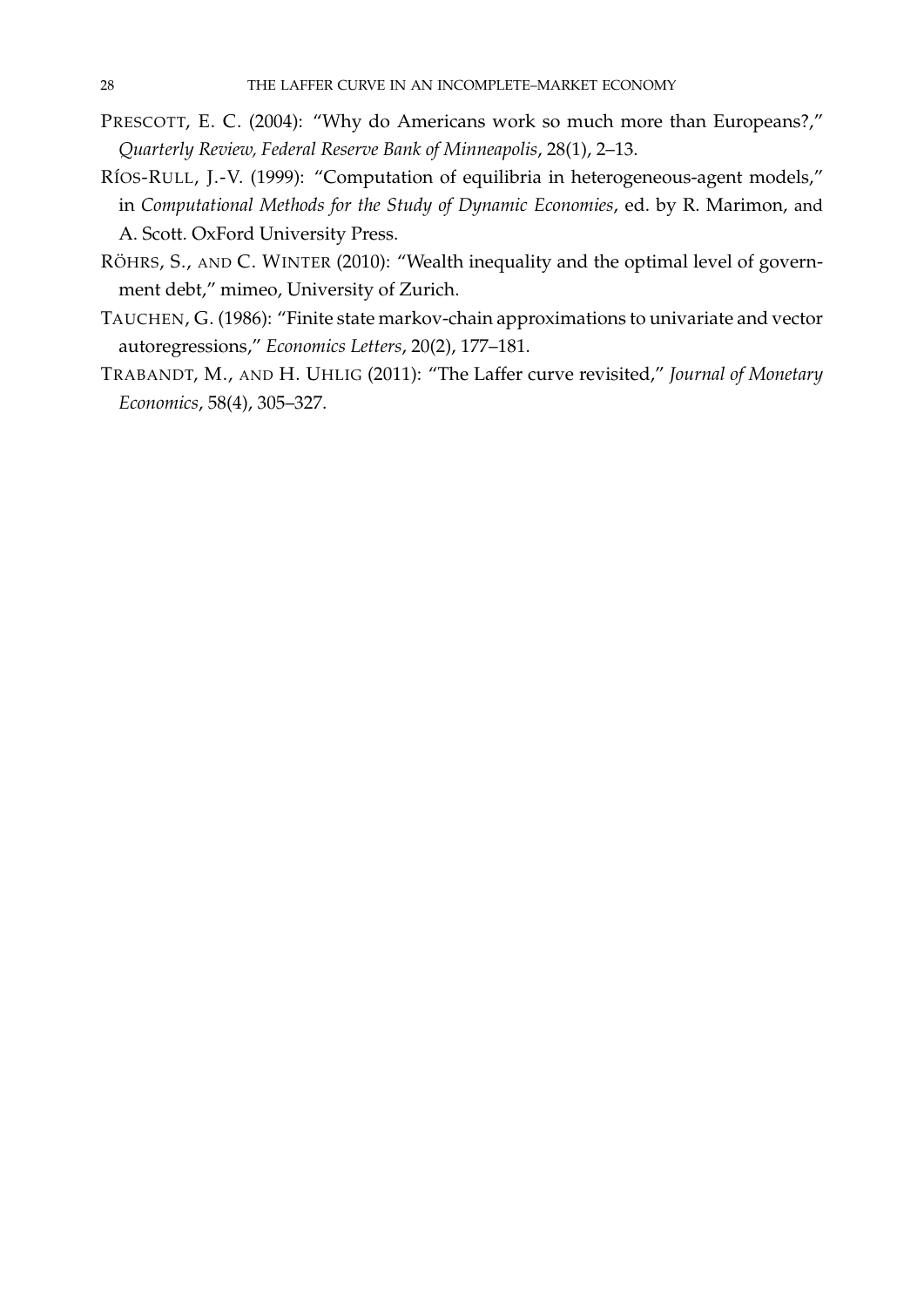#### APPENDIX A. PROOF OF PROPOSITION 1

<span id="page-30-0"></span>The complete-market economy is the representative-agent version of the IM framework, where we have eliminated idiosyncratic shocks and the borrowing constraint. Once growing variables have been de-trended by *Y<sup>t</sup>* , the associated steady state is then solution to the system

<span id="page-30-2"></span>
$$
\hat{C} + (\gamma + \delta)\hat{K} + \hat{G} = 1,\tag{2}
$$

<span id="page-30-3"></span>
$$
(1 + \gamma) = (1 + (1 - \tau_A)r)\beta,
$$
 (3)

<span id="page-30-4"></span>
$$
\hat{C} = \frac{\eta}{1 - \eta} \frac{1 - \tau_N}{1 + \tau_C} \hat{w}(1 - H),\tag{4}
$$

<span id="page-30-5"></span>
$$
\hat{w} = (1 - \theta) / H,\tag{5}
$$

<span id="page-30-6"></span>
$$
r + \delta = \theta / \hat{K}.\tag{6}
$$

Equation [\(2\)](#page-30-2) is the resource constraint. Equation [\(3\)](#page-30-3) is the steady-state Euler equation. Equation [\(4\)](#page-30-4) is the marginal rate of substitution between consumption and labor. Equations [\(5\)](#page-30-5) and [\(6\)](#page-30-6) are the representative firm's first order conditions.

We solve for the steady-state values in the standard way. First, notice that by combining the Euler equation [\(3\)](#page-30-3) with the condition on optimal use of capital by firms [\(6\)](#page-30-6), one gets

$$
\hat{K} = \frac{\beta \theta (1 - \tau_A)}{1 + \gamma - \beta [1 - (1 - \tau_A)\delta]}.
$$

Having solved for  $\hat{K}$ , one can use the resource constraint [\(2\)](#page-30-2) to solve for  $\hat{C}$ . Then, combining the first-order condition on labor supply [\(4\)](#page-30-4) with the labor demand by firms [\(5\)](#page-30-5), one can solve for *H*.

It thus turns out that the steady-state allocation  $(\hat{C}, \hat{K}, H, \hat{Y})$  and the steady-state price system  $(r, \hat{w})$  do not depend on either  $\hat{T}$  or  $\hat{B}$ . In turn, tax revenues *R* depend only on the tax system  $(\tau_N, \tau_A, \tau_C)$ , the steady-state allocation, and on the steady-state price system. Thus, for each  $i \in \{N, A, C\}$ , the Laffer curve associated with  $\tau_i$  is independent from either  $\hat{T}$  or  $\hat{B}$ .

#### APPENDIX B. PROOF OF PROPOSITION 2

<span id="page-30-1"></span>Given proposition 1, it is sufficient to establish the existence of a bijective relationship between  $\hat{T}$  and  $\tau_i$  and between  $\hat{B}$  and  $\tau_i$ ,  $i\in\{N,A,C\}$ , to prove that the two conditional Laffer curves  $(\tau_i(\hat{T}), R(\hat{T}))$  and  $(\tau_i(\hat{B}), R(\hat{B}))$  coincide in a CM setup.

To this end, let  $\tilde{r} \equiv (1 - \tau_A)r$  denote the after tax interest rate. We thus have

$$
\tilde{r} = \frac{1+\gamma}{\beta} - 1.
$$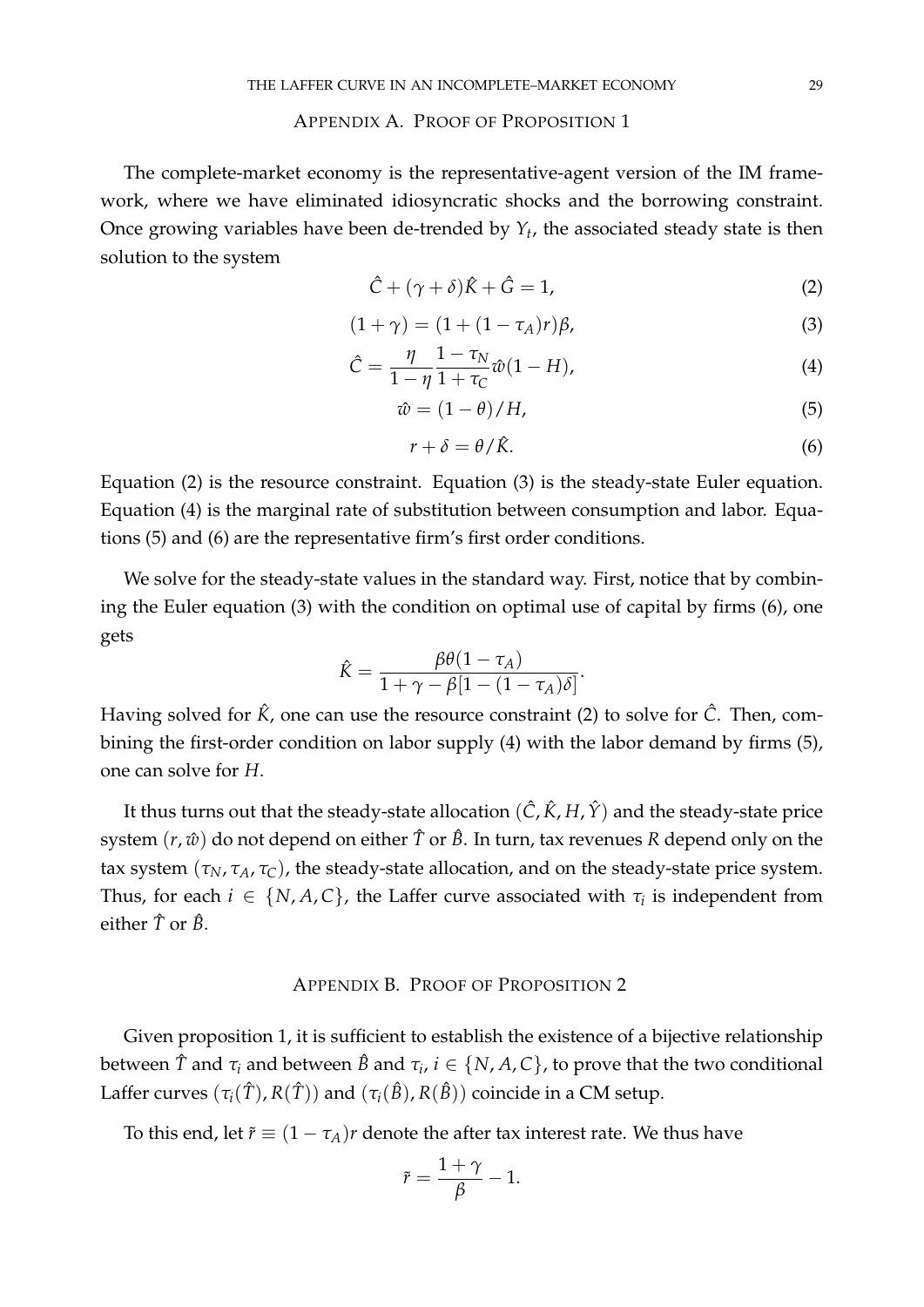Notice that the CM steady-state system implies that  $\tilde{r}$  does not depend on any of the three tax rates considered. Fiscal revenues (as a share of GDP) *R*ˆ are then

$$
\hat{R} = (1 - \theta)\tau_N + \tau_C \hat{C} + \frac{\tau_A}{1 - \tau_A} \tilde{r}\hat{K}.
$$

B.1. **Labor income tax.** Let us first consider the labor income tax  $\tau_N$ .  $\hat{K}$  does not depend on this tax rate and, by [\(2\)](#page-30-2), neither *C*ˆ does. It follows that

$$
\frac{\partial \hat{R}}{\partial \tau_N} = 1 - \theta.
$$

At the same time, it must be the case that

$$
\hat{R} = \hat{G} + \hat{T} + (\tilde{r} - \gamma)\hat{B}.
$$

Recall that  $\tilde{r}$  does not depend on any of the three tax rates. Assuming that  $\tilde{T}$  is adjusted and  $\hat{B}$  is held fixed, we thus obtain

$$
\frac{\partial \hat{T}}{\partial \tau_N} = \frac{\partial \hat{R}}{\partial \tau_N} = 1 - \theta > 0.
$$

Now, assume that  $\hat{B}$  is adjusted and  $\hat{T}$  is held fixed, we obtain

$$
\frac{\partial \hat{B}}{\partial \tau_N} = \frac{1-\theta}{\tilde{r}-\gamma} > 0.
$$

The inequality follows from the fact that  $\beta \in (0,1)$  since

$$
\tilde{r} - \gamma = (1 + \gamma) \left( \frac{1}{\beta} - 1 \right).
$$

It follows that the relation between  $\tau_N$  and  $\hat{T}$  and the relation between  $\tau_N$  and  $\hat{B}$  are both strictly increasing and thus bijective. It is thus equivalent to vary  $\tau_N$  and adjust  $\hat{T}$ (resp.  $\hat{B}$ ) or vary  $\hat{T}$  (resp.  $\hat{B}$ ) and adjust  $\tau_N$ .

B.2. **Consumption tax.** Now, consider the consumption  $\tau_C$ . Reasoning as above, we obtain

$$
\frac{\partial \hat{T}}{\partial \tau_C} = \hat{C} > 0.
$$

$$
\frac{\partial \hat{B}}{\partial \tau_C} = \frac{\hat{C}}{\tilde{r} - \gamma} > 0.
$$

It follows that the relation between  $\tau_C$  and  $\hat{T}$  (resp.  $\hat{B}$ ) is strictly increasing and thus bijective. It is thus equivalent to vary  $\tau_C$  and adjust  $\hat{T}$  (resp.  $\hat{B}$ ) or vary  $\hat{T}$  (resp.  $\hat{B}$ ) and adjust *τC*.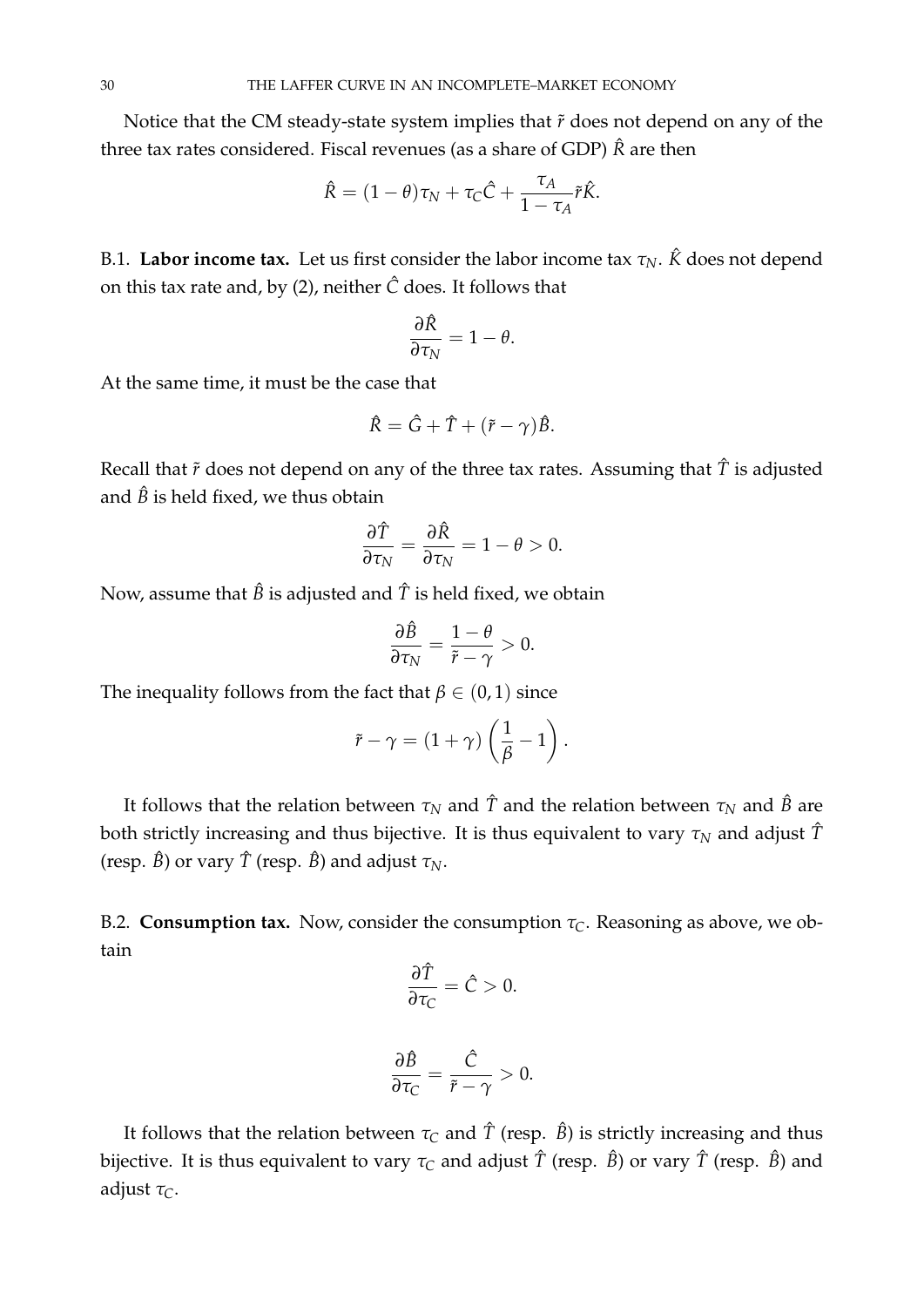B.3. **Capital income tax.** Finally, consider the capital income tax *τA*. Differentiating fiscal revenues (as a share of GDP) with respect to *τ<sup>A</sup>* yields

$$
\frac{\partial \hat{R}}{\partial \tau_A} = \tau_C \frac{\partial \hat{C}}{\partial \tau_A} + \frac{\tilde{r}}{1 - \tau_A} \left( \frac{1}{1 - \tau_A} \hat{K} + \tau_A \frac{\partial \hat{K}}{\partial \tau_A} \right).
$$

In turn, the partial derivative of  $\hat{K}$  with respect to  $\tau_A$  is

$$
\frac{\partial \hat{K}}{\partial \tau_A} = -\frac{\beta \theta \left(1 + \gamma - \beta\right)}{\left[1 + \gamma - \beta \left[1 - \left(1 - \tau_A\right) \delta\right]\right]^2} < 0,
$$

and the partial derivative of  $\hat{C}$  with respect to  $\tau_A$  is

$$
\frac{\partial \hat{C}}{\partial \tau_A} = \frac{(\gamma + \delta) \beta \theta (1 + \gamma - \beta)}{[1 + \gamma - \beta [1 - (1 - \tau_A) \delta]]^2} > 0.
$$

We thus obtain

$$
\frac{\partial \hat{R}}{\partial \tau_A} = \frac{\theta(1+\gamma-\beta)[\beta\tau_C(\gamma+\delta)+(1+\gamma-\beta(1-\delta))]}{[1+\gamma-\beta(1-(1-\tau_A)\delta)]^2} > 0.
$$

At the same time, it must be the case that

$$
\frac{\partial \hat{R}}{\partial \tau_A} = (\tilde{r} - \gamma) \frac{\partial \hat{B}}{\partial \tau_A} = \frac{\partial \hat{T}}{\partial \tau_A}.
$$

Thus, once again, it follows that the relation between  $\tau_A$  and  $\hat{T}$  (resp.  $\hat{B}$ ) is strictly increasing and thus bijective. It is thus equivalent to vary  $\tau_A$  and adjust  $\hat{T}$  (resp.  $\hat{B}$ ) or vary  $\hat{T}$  (resp.  $\hat{B}$ ) and adjust  $\tau_A$ .

B.4. **Summing up.** For each  $i \in \{N, A, C\}$ , we found that there exists a bijective relation- $\sinh p$  between  $\hat{T}$  and  $\tau_i$  and between  $\hat{B}$  and  $\tau_i$ . Thus, the Laffer curve obtained by varying  $\tau$ <sup>*i*</sup> and letting  $\hat{T}$  (resp.  $\hat{B}$ ) adjust coincide with the conditional Laffer curve obtained by varying *T*ˆ (resp. *B*ˆ) and letting *τ<sup>i</sup>* adjust. By proposition 1, we thus obtain that in a CM setup, the steady-state conditional Laffer curves coincide.